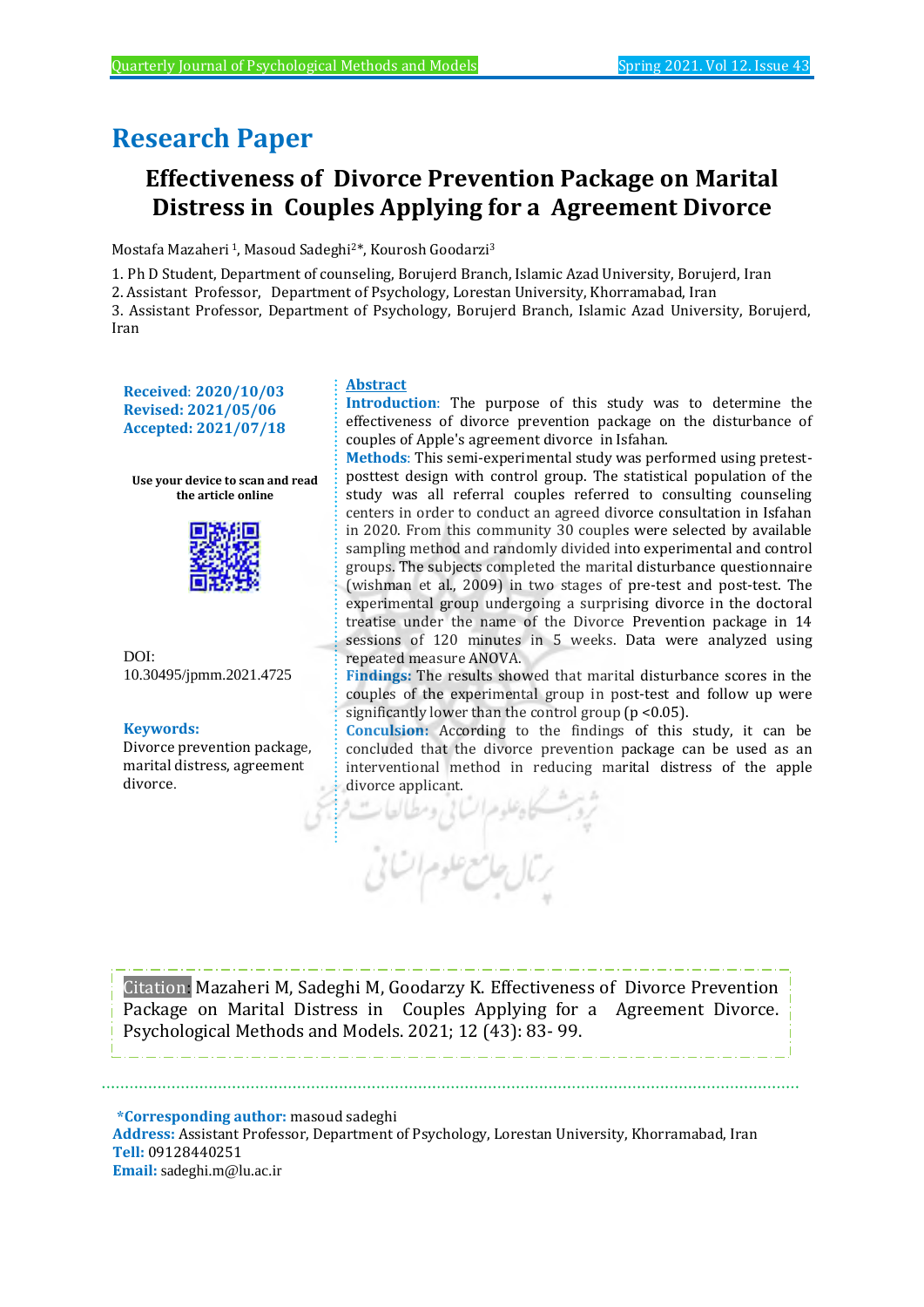# **Extended Abstract**

## **Introduction**

Agreement divorce is one of the problems between couples, this type of divorce shows the interest of both parties in the marriage contract who want to separate without any problems. Therefore, identifying the factors influencing these decisions is one of the challenges that the judicial and advisory system seeks to reveal and master their improvement (2). In recent years, couples have become more inclined to agree to divorce, and it is necessary to identify the factors influencing this phenomenon (3).

Recently, the issue of marital distress has been considered as one of the factors leading to divorce. The results of studies show that at any given time, 20% of the population are exposed to marital distrres (5). Divorce is the result of the formation of a period of marital distress between couples. Marital turmoil is one of the most stressful and disruptive human problems (6). Marital distress is a set of marital distress, anxiety, or grief that includes chronic physical or psychological pain, mental knots, communication problems, and is present in most marital issues in couples; Ultimately, these problems lead to deep frustration and doubt about staying married (8).

Due to the psychological needs that need to be improved, the use of divorce prevention packages plays an important role in reducing marital distress among couples on the verge of divorce.

Divorce prevention packages have been studied in many studies and one of their weaknesses is the inconsistency of current living conditions and couples culture with the function of divorce prevention packages (24).

Creating a divorce prevention package that can reduce the level of marital distress in couples seeking divorce is very important.

Therefore, it may not always be enough to just these other packages and should try to develop divorce prevention packages that can change the communication structure of the couple seeking divorce based on the new problems of the divorcing couple. According to the cases, this study was conducted to investigate the effect of divorce prevention package on marital distress of couples seeking agreement divorce in Isfahan.

## **Materials and Methods**

The research method was quasiexperimental using a pretest-posttest design with a control group. The statistical population of this study, both qualitatively and quantitatively, includes all couples seeking a agreement divorce (Isfahan Family Court) in 2020 in the number of 4551 couples (according to Isfahan Justice Statistics). The sampling method in the qualitative stage of this study was nonrandom and available in the quantitative stage. Had been used.

The sample size in the interview was qualitative to the point of saturation (30 pairs) as and in the quantitative stage 30 pairs of couples applying for a consensual divorce who were randomly replaced in two experimental groups (15 pairs) and control group (15 pairs).

The first session, evaluation and familiarization of members with the goals and rules of the meetings. The second session, dividing the problems into three areas of acceptance, tolerance and change. Sessions 3 and 4, Admission Interventions. Session 5, Tolerance and Resilience Interventions. Session 6, Change Interventions (Sexual Problems 1). Session 7, Change Interventions (Cognitive Skills). Session 8, Change Interventions (Sexual Problems 1). Session 9, Change Interventions (Sexual Problems 2). Session 10, Change Interventions (Problem Solving). Session 11, Change Interventions (Emotion Management). Session 12, Change interventions (communication and interpersonal skills). Session 13, Change interventions (communication and interpersonal skills). Sixteenth session; Acceptance, tolerance, change

Marital distress Questionnaire was designed by Wischmann, Schneider, Douglas and Beach (2009) to measure the level of marital distress. The main version of the scale has 10 items that different areas of marital distress such as the general level of marital distress, sexual dissatisfaction, verbal or physical violence, problem solving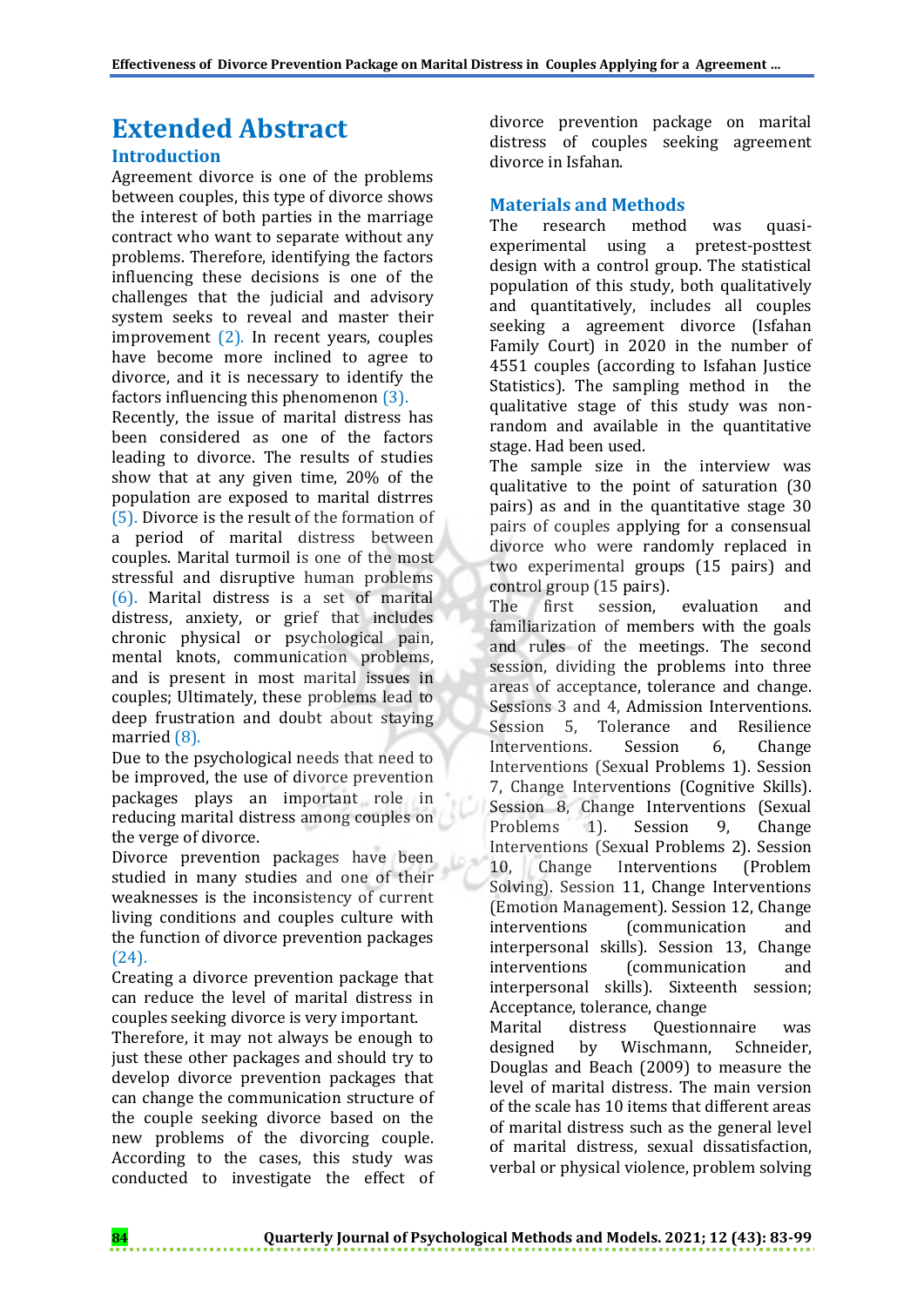and conflict resolution methods, etc. to which the subject answers. (25)

## **Findings**

Based on the results, it was observed that there is a significant difference between the experimental and control groups between pre-test, post-test and follow-up, the mean score of marital distress ( $p$  <0.05). There was a significant decrease (upper and lower limits of both negatives) compared to the control group. Therefore, in the post-test and follow-up periods, the mean score of marital distress was lower than the control group. Therefore, the research hypothesis that the divorce prevention package has a significant effect on reducing marital distress in couples seeking a consensual divorce is confirmed, which can be seen in the chart below.

The results of descriptive statistics of the variables showed that the mean of marital turmoil in pre-test and post-test and followup in the experimental group was 38.44, 25.67 and 25.68 and in the control group was 39.27, 38.83 and 38.76. Was.

## **Discussion**

In this study, the effectiveness of divorce prevention package on marital distress of couples seeking divorce by agreement was investigated. The results showed that the divorce prevention package was effective on the marital distress of couples seeking divorce by agreement. In that they have shown that the divorce prevention package has an effect on the marital distress of couples seeking a agreement divorce, it is consistent with previous research.

The results of this research with the researches of Amani et al. (1397), (26), Kargar, Kimiaei and Mashhadi (1393), (19), Maleki et al. (1396) (27) and Barach, Conker and Bosch (2012) (28). Is consistent.

According to these results, it is explained that the compatibility of couples, which shows the interactions and coordination between couples in marital relationships (29). As a result of divorce prevention sessions, which include sessions such as "Increasing positive interactions with the spouse, discussing the importance of

accepting the spouse's influence and its impact on marital relationships and training, increasing positive interactions with the spouse," "Increasing positive interactions with the spouse" "Increasing Positive Emotions", "Focusing on Positive Points", "Common Values", "Dimensions of Intimacy in Couples", "Examining the Emotional World of the Spouse", "Focusing on Sexual Brands", "Types of Problem-Making Sexual Methods" "Couples" was a "study of the achievement of therapeutic goals" has led to an increase in marital adjustment.

However, the present study, like other similar studies, has limitations such as taking place in Isfahan and extending it to other parts of the country, available sampling, low willingness of couples to attend meetings, limited time for couples to attend meetings due to the type of divorce. (Agreed) and generalizability depending on the other couple seeking divorce. Among the limitations of this study are the limitations compared to similar divorce prevention packages, based on which it is suggested that in future research, the developed packages be compared with other peer packages.

Because problems in life are a natural part of a couple's marital relationship, what matters is the couple's response to these issues, so that the use of inappropriate problem-solving methods makes the situation more chaotic and the intimate relationship weakens, resulting in less marital distress and Couples' worries about each other are fruitful. This is more likely in the case of couples seeking divorce. Because having problems that have led to marital distress usually arises from certain problems that they have not been able to solve, and there has not been a proper and effective solution to these problems for them, which not only exacerbates new problems. It has gotten worse, but it has damaged the marital relationship to such an extent that divorce proceedings have been agreed upon.

However, the present study, like other similar studies, has limitations such as taking place in Isfahan and extending it to other parts of the country, available sampling, low willingness of couples to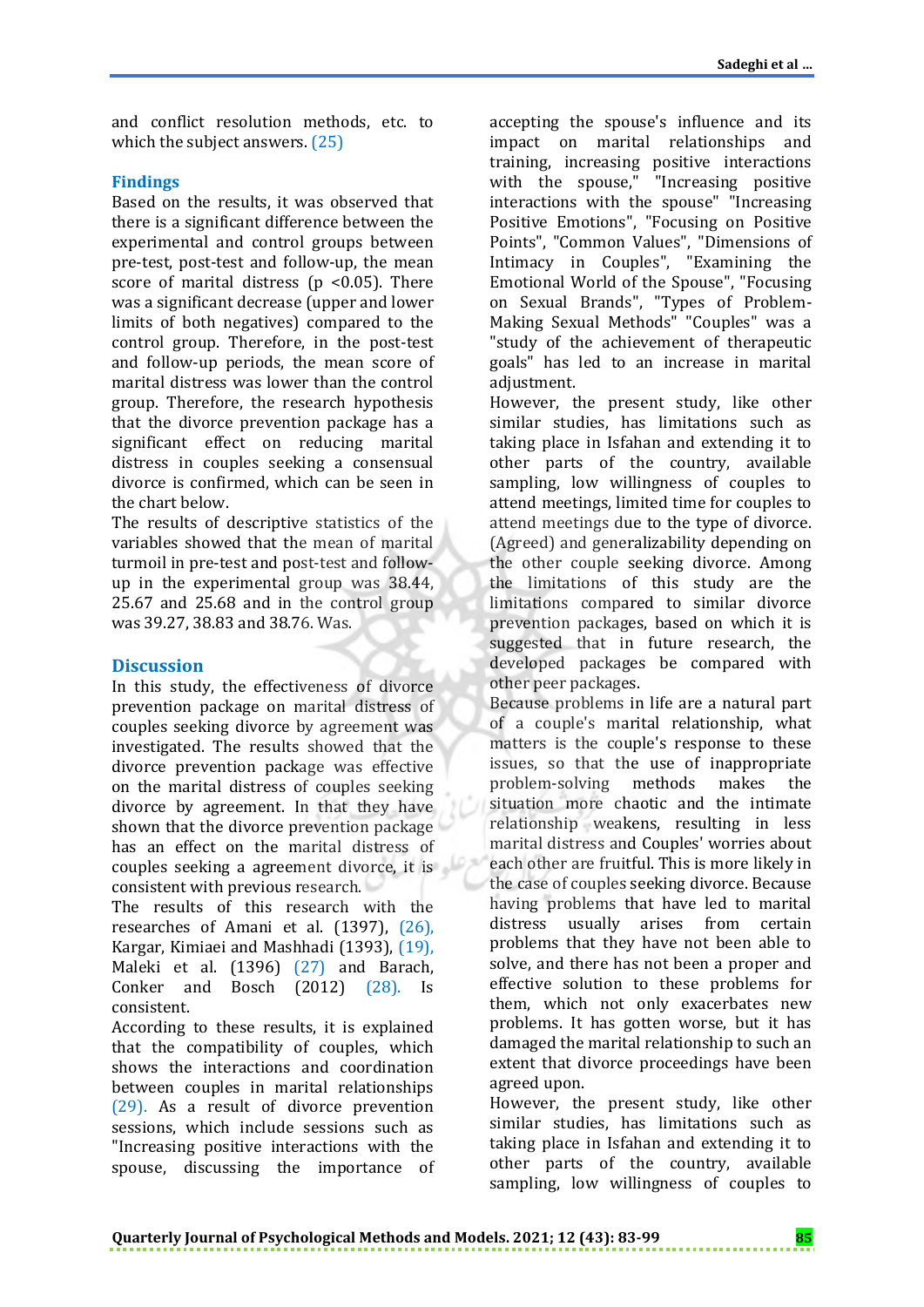attend meetings, limited time for couples to attend meetings due to the type of divorce. (Agreed) and generalizability depending on the other couple seeking divorce. Among the limitations of this study are the limitations compared to similar divorce prevention packages, based on which it is suggested that in future research, the developed packages be compared with other peer packages.

According to the findings of this study, it is recommended. This training package is mandatory for all couples before marriage. It can be suggested that they use the findings to reduce the divorce rate, especially agreement divorces.

#### **Conclusion**

Divorce prevention package has the effect of reducing the confusion of couples seeking divorce by agreement

**Ethical Considerations Compliance with ethical guidelines** All subjects full fill the informed consent.

#### **Funding**

No funding.

#### **Authors' contributions**

Authors who contributed to this article: mostafa mazaheri, masoud sadeghi, kourosh goodarzy.

## **Conflicts of interest**

The authors declared no conflict of interest.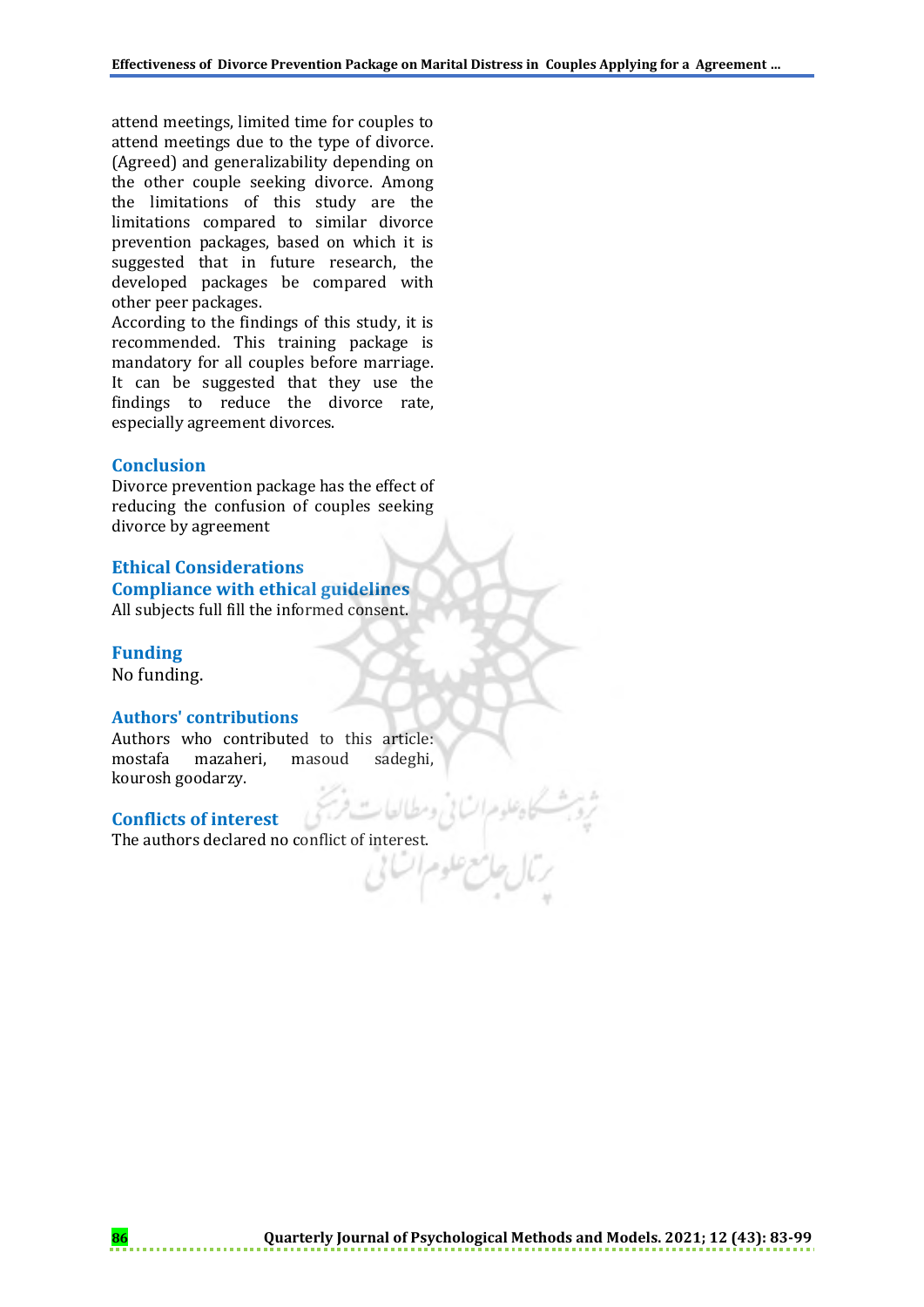# **مقاله پژوهشی**

**بررسی اثربخشی بسته ی پیشگیری از طالق بر آشفتگی زناشویی زوجین متقاضی طالق توافقی**

مصطفی مظاهری<sup>،</sup>، مسعود صادقی<sup>۳</sup> ،کورش گودرزی <del>ّ</del> .1 دانشجوی دکتری، گروه مشاوره، واحد بروجرد، دانشگاه آزاد اسالمی، بروجرد، ایران .2 استادیار، گروه روانشناسی، دانشگاه لرستان، لرستان، خرمآباد، ایران .3 استادیار، گروه روانشناسی، واحد بروجرد، دانشگاه آزاد اسالمی، بروجرد، ایران

**چکیده**

**تاریخ دریافت: 1399/07/12 تاریخ داوری: 1400/02/16 تاریخ پذیرش: 1400/04/27**

از دستگاه خود برای اسکن و خواندن مقاله به صورت آنالین استفاده کنید



DOI: 10.30495/jpmm.2021.472 5

**واژههای کلیدی:** بسته ی پیشگیری از طالق، آشفتگی

زناشویی، طالق توافقی

**مقدمه**: پژوهش حاضر با هدف تعیین اثربخشی بسته ی پیشگیری از طالق بر آشفتگی زوجین متقاضی طالق توافقی شهر اصفهان انجام شده است.

**روش**: این پژوهش نیمه آزمایشی با استفاده از طرح پیش آزمون-پس آزمون با گروه کنترل انجام شد. جامعه آماری پژوهش را تمام زوج های ارجاعی به مراکز مشاوره بهزیستی، جهت انجام مشاوره طالق توافقی شهر اصفهان در سال 1398 تشکیل دادهاند. از این جامعه 30 زوج به روش نمونه گیری در دسترس انتخاب و به طور تصادفی به دو گروه آزمایش و کنترل تقسیم شدند. آزمودنی ها پرسشنامه آشفتگی زناشویی )ویشمن و همکاران، 2009( را در دو مرحله پیش آزمون و پس آزمون تکمیل کردند. گروه آزمایش تحت مداخله پیشیگری از طالق محقق ساخته طبقه رساله دکترا تحت عنوان تدوین بسته پیشگیری از طالق در 14 جلسه 120 دقیقه ای در 5 هفته قرار گرفتند. داده ها با استفاده از آزمون تحلیل واریانس با اندازه گیری مکرر تحلیل شدند.

**یافته ها:** نتایج نشان داد که نمره آشفتگی زناشویی در زوج های گروه آزمایش در پس آزمون و پیگیری به طور معنی داری کمتر از گروه گواه شده بود )0/05<p).

**بحث و نتیجه گیری**: با استناد به یافته های به دست آمده از این پژوهش، می توان نتیجه گرفت که بسته پیشگیری از طالق می تواند به عنوان یک روش مداخله ای، در کاهش آشفتگی زناشویی زوجین متقاضی طالق توافقی مورد استفاده قرار گیرد.

كاه علوم السابئ ومطالعات حامع علوم

**\* نویسنده مسئول:** مسعود صادقی **نشانی:** استادیار گروه روانشناسی، دانشگاه لرستان، لرستان، خرمآباد، ایران **تلفن:** 09128440251 sadeghi.m@lu.ac.ir **:الکترونیکی پست**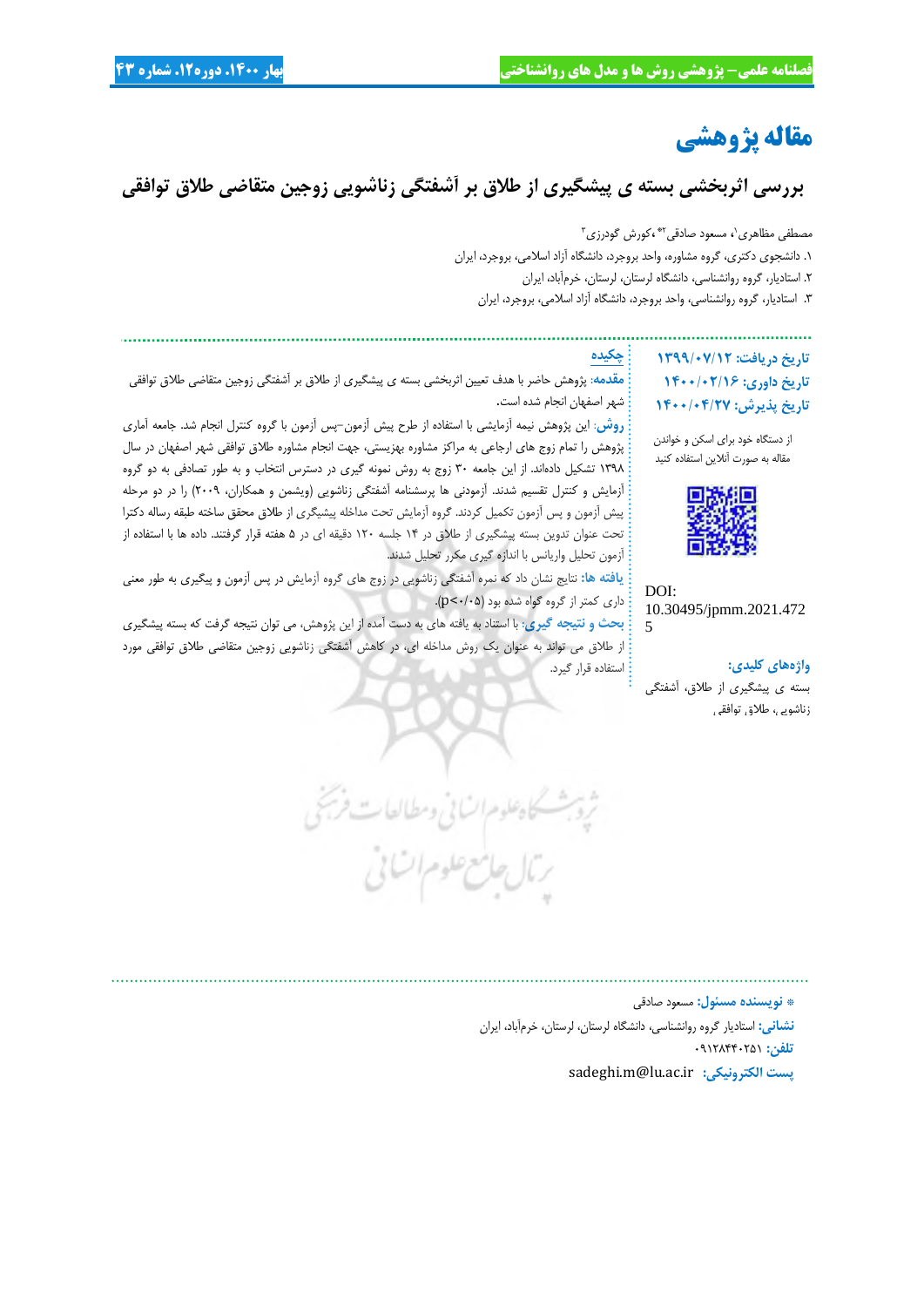#### **مقدمه**

خانواده نهادی است که به اعضای خود احساس آرامش و امنیت میدهد و طی قرنهای اجتماعی بهعنوان پایدارترین و مؤثرترین وسیلهی حفظ ویژگیهای فرهنگی و عامل انتقال آنها به نسلهای بعدی بوده است. مهمترین وظیفهی هنجارهای خانواده تنظیم روابط دو جنس مرد و زن بر پایههای مناسب است)1(. طالق توافقی یکی از معضالت بین زوجین است، سطح عملکرد آن در بروز طالق به مراتب بیشتر از سایر طالق هایی است که در بین زوجین احتمال وقوع دارد. یعنی این نوع از طالق عالقه دو طرف قرارداد زناشویی را نشان می دهد که می خواهند بدون هیچ گونه مشکلی از هم جدا شوند. اگرچه این جدایی دارای عوامل موثری بوده است، اما به دلیل توافقی بودن این نوع از طالق کوشش هیچ یک از زوجین برای حل مساله طالق را نمی توان انتظار داشت، از این رو شناسایی عوامل موثر بر این تصمیمات از جمله چالش هایی است که سیستم قضایی و مشاوره ای در صدد آشکارسازی و تسلط بر بهبود آنها است(۲). در سالهای اخیر زوجین تمایل بیشتری به طالقی توافقی پیداکردهاند و شناسایی عوامل مؤثر بر این پدیده امری ضروری است. در واقع طالق به طور کلی و طالقهای توافقی پرشمار، مهمترین تهدید علیه بنیان خانواده بوده و ازآنجاکه بهداشت روانی نسلهای جامعه درگرو تأمین بهداشت روانی خانواده بهعنوان یک کانون مملو از محبت و آرامش است)3(. بر خالف سایر طالقها، طالق توافقی میتواند با پوششهایی که طرفین ازدواج در خصوص عوامل طالق ارائه میدهند، از هم جدا شوند. زمانی که یکی از طرفین ازدواج درخواست طالق میکند، معموالً با دو گزینه روبرو میشود یا میتواند بر اساس دالیل عدم توافق در طالق درخواست کند یا میتواند بر اساس دالیل طالق توافقی تشکیل پرونده دهد، از این رو در این مرحله در صورت تشکیل پرونده طالق توافقی میتواند اقدامات درمان طالق به زوجین طرفین قرارداد طالق توافقی را ارائه داد)4(. اخیراً موضوع آشفتگی زناشویی به عنوان یکی از عاملهای ختم شونده به طالق مورد توجه قرار گرفته است. نتایج مطالعات نشان می دهد در هر لحظه 20 درصد از جمعیت در معرض آشفتگی زناشویی هستند)5(.

طالق پیامد شکل گیری یک دوره آشفتگی زناشویی بین زوجین است. آشفتگی زناشویی جزء پراسترسترین و مختل کننده ترین مشکالت انسانی است)6(. اکثر زوجینی که از همدیگر جدا شده اند یا طالق گرفته اند ابتدا یک دوره آشفتگی را تحمل و سپس به جدا شدن فکر می کنند. کیفیت تعامل بین زن و شوهرها پیشگوی مهمی برای آشفتگی زناشویی یا طالق است. زوجینی که ارتباط منفیتری با همدیگر دارند، دارای ازدواج نابسامان بوده یا آشفتگی زناشویی در آینده را میتوان به آنها نسبت داد. زوجهایی که درصدد طالق هستند، در تعامالت زناشویی خود از هیجانهای منفی بیش از هیجانهای مثبت استفاده می کنند(٧).

آشفتگی زناشویی مجموعه ای از رنج های زناشویی، اضطراب یا اندوه است که در برگیرنده دردهای مزمن جسمانی یا روانی، گرههای روانی، مشکالت ارتباطی بوده و در اکثر موضوعات زناشویی در زوجین وجود دارد؛ که در نهایت این مشکالت منجر به ناامیدی عمیق

و شک در ماندن در زندگی زناشویی می شوند)8(. اگر در هر یک از عواملی که در سازگاری زناشویی تأثیر میگذارند مشکل جدی بوجود آید ناسازگاری روی میدهد. معتبرترین شاخص آشفتگی زناشویی، طالق است. تحقیقات متعدد نشان دادهاند که تعامل منفی زن و شوهر متغییر پیش بینی کننده قوی برای وقوع طالق است. مشکالت تعاملی زوجین، ممکن است آنها را برای مشکالت ارتباطی بعدی مستعد کند. تعامالت نامناسب و بدکارکردی زوجین، در همان سال اول ازدواج به افزایش پرخاشگری کالمی در رابطه آنها منجر میشود. این روابط پرخاشگرانه، معموالً با کاهش رضایتمندی از رابطه و افزایش خطر فروپاشی رابطه همراه است (٨). نرخ طلاق فقط نشان دهنده مشکالت ارتباطی یک بخش از جمعیت کل زوجها است در حالی که بسیاری از زوجها به رغم وجود مشکالت ارتباطی به زندگی در کنار هم ادامه میدهند)9(.

آشفتگی زناشویی نیز عامل روانشناختی منفی دیگری است که بنا بر اوضاع و شرایط زناشویی در بین زوجین با طالق توافقی میتواند ایجاد شود. آشفتگی زناشویی را میتوان به صورت عملیاتی و تحت عنوان احساس نارضایتی حداقل یکی از زوجین از رابطه زناشویی تعریف کرد اما نارضایتی به شدت از یک زوج به زوج دیگر سرایت می کند(۱۰). شواهد نشان دهنده این است که زوجین آشفته دارای الگوهای ارتباطی نامطلوب در ابراز احساسات و پنداره خود، مهارت های کالمی، مهارت حل رفتارهای متعارض، انتقال عواطف و استفاده از حاالت، چهره، تصویر بدنی، لمس کردن ها و سایر نمادها و رفتارهای غیر کالمی دیگر است)8(. از علل آشفتگی و نارضایتی زناشویی که میتواند منجر به طالق شود عواملی چون برآورده نشدن انتظارات از نقش همسری، خشونت همسر و عدم صداقت را می توان نام برد. گونه شناسی مشکالت زناشویی زوج های بالینی فامیل و غیر فامیل در هر دو گروه بیشترین مشکالت به ترتیب عبارت اند از: صمیمیت و روابط عاطفی؛ تصمیم گیری؛ نقش ها، وظایف و تکالیف زن و مرد؛ مسائل مالی و مادی؛ و مشکالت ارتباطی با همسر. گرچه این اولویت برای زنان صمیمیت و روابط عاطفی و بعد تصمیم گیری در حالی که برای مردان به ترتیب تصمیم گیری و سپس صمیمیت و روابط عاطفی است. پس عدم صمیمیت و یا ترس از صمیمیت درمیان زوجین منجر به آشفتگی زناشویی می شود)11(.

زوجینی که با آشفتگی زناشویی طالق می گیرند دچار اختالالت روانی از جمله افسردگی می شوند)12(. آشفتگی زناشویی با بسیاری از انواع اختالالت روانی مرتبط است که ممکن است بین سطح پایین کیفیت زندگی زناشویی و گروههای وسیع از اختالالت روانپزشکی همراه و همچنین ضعف در سازگاری زوجین و انواع خاصی از اختالالت روانی در زوجین به وجود آورنده آن باشد)13(. عوامل فردی 52.2 درصد و بین فردی 21.7 درصد، اجتماعی-فرهنگی 13 درصد، فردی و بین فردی 8/7 درصد، فردی و اجتماعی –فرهنگی4/3 درصد پیش بینی کننده آشفتگی زناشویی هستند)14(.

ریشه های طالق و آشفتگی زناشویی در ارتباطات پیش از ازدواج زوجین در پنج سال اول ازدواج می باشد)14(. ضعف سالمت جسمی و عملکرد اجتماعی به عنوان یکی از عوامل موثر بر افزایش آشفتگی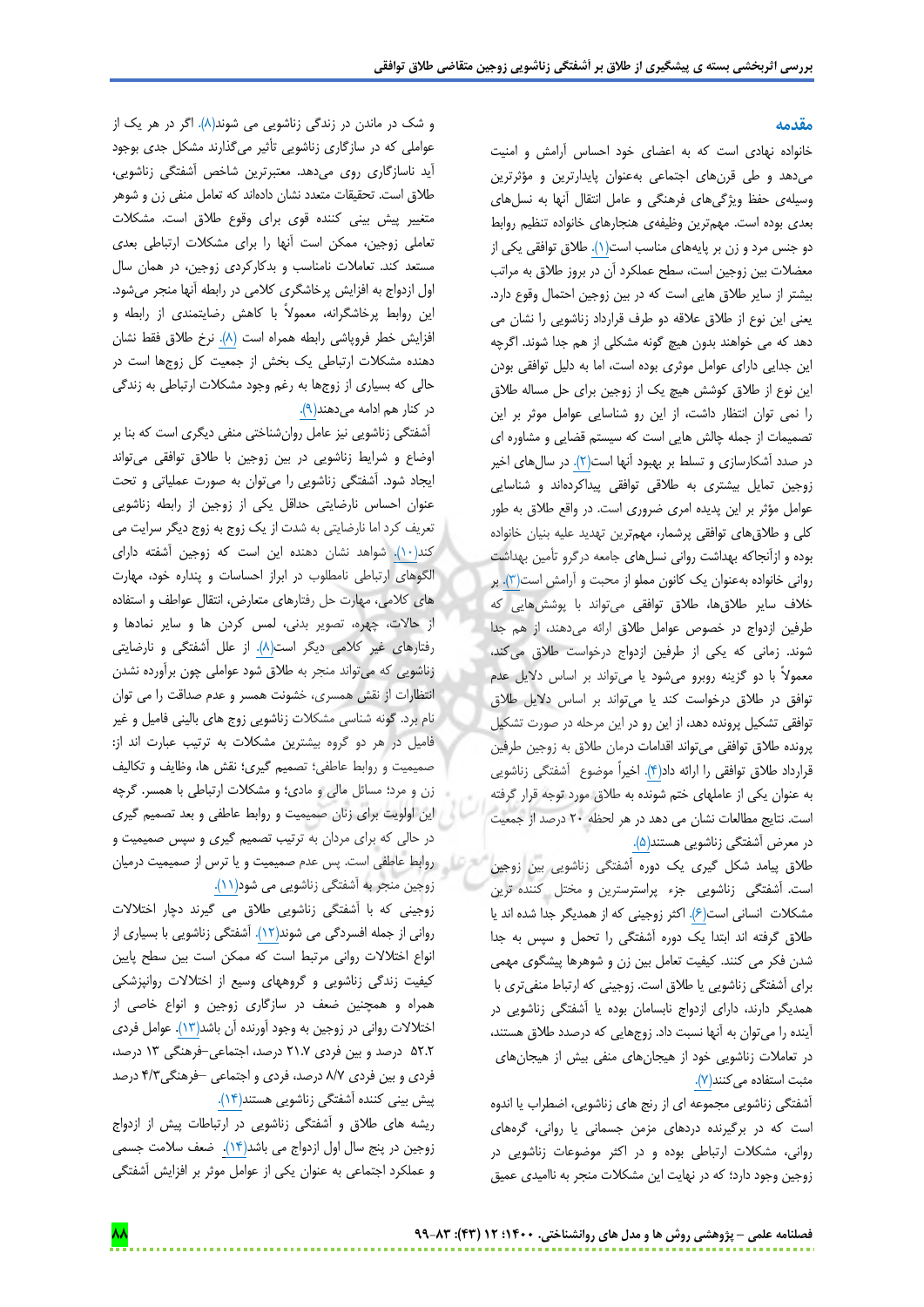زناشویی مطرح شده است)15(. آشفتگی زناشویی نقش مهمی در به وجود آمدن سلول های ایمنی ضعیف می شود و سالمت فرد را به خطر می اندازند)16(. آشفتگی زناشویی اثر مستقیم بر طالق در زوجین هندی داشته است. )17(.

در پژوهش )18( با عنوان بررسی اثربخشی زوجدرمانی مبتنی بر پذیرش بر آشفتگی رابطه و بخشودگی زوجها با همسر دارای عالئم شخصیت وسواس نشان دادند که زوجدرمانی تلفیقی مبتنی بر پذیرش برآشفتگی زناشویی و بخشودگی زوجین دارای همسر اختالل وسواس مؤثر بوده است. در پژوهش )19( اثربخشی زوج درمانی گروهی مبتنی بر خود-نظم بخشی، بر آزار عاطفی و آشفتگی زناشویی را بررسی کردند. نتایج به دست آمده نشان داد که بین دو گروه آزمایش و کنترل در متغیرهای آزار عاطفی و سازگاری زناشویی تفاوت معناداری وجود دارد. )20( به بررسی تحقیقات مبتنی بر درمان آشفتگی زناشویی پرداختند. یافته های بیش از یک دهه به ویژه برای درمان زوج درمانی رفتاری و تمرکز بر احساسات امیدوار کننده بود، که دو درمان مبتنی بر شواهد برای زوج ها در ان بیشتر از سایر تکنیک های بر بهبود آشفتگی زناشویی موثر بود.

در پژوهش )21( به بررسی یک مطالعه طولی در زمینه جلوگیری از بی ثباتی و آشفتگی زناشویی طی یک مطالعه طولی 11 ساله پرداختند. در مطالعه اول، طالق در افراد تحت برنامه یادگیری مشارکتی زوج درمانی )27%/5( و گروه گواه %52.6 بود. %45 از زوجینی که مهارت سخنرانی در برنامه زوج درمانی را آموختند جدا شدند، و %30 از زوجینی که مهارت گوش دادن را فرا گرفتند طالق گرفتند. نتایج نشان دهنده درمان مبتنی بر یادگیری مشارکتی در زوج درمانی بر کاهش آشفتگی زناشویی بود. پژوهش )14( به بررسی ریشه های طالق و نقش آشفتگی زناشویی در پنج سال اول ازدواج پرداختند. نتایج نشان دهنده این بود که همه زوجین در ارتباط منفی قبل از ازدواج دچار آشفتگی زناشویی می شوند، با گذشت زمان سطح و افزایش ارتباطات زناشویی میزان آشفتگی کاهش می یابد. گروه زوجین تحت فشار آشفتگی زناشویی بیشتری را تجربه کرده اند. با توجه به نیازهای روان شناختی که نیاز به بهبود دارند، استفاده از بسته های پیشگیری از طالق نقش مهمی در کاهش آشفتگی زناشویی در بین زوجین در آستانه طالق دارد. درمان آشفتگی های زناشویی معموالً با مشاوره های پیش از ازدواج، عوامل فرهنگی، وضعیت اقتصادی، مشاوره حین ازدواج و قبل از طالق حقوقی منجر به افزایش سازگاری زوجین می شوند، اما در خصوص طالق توافقی پژوهشی که بتواند نشان دهد بسته ای درمانی در راستای طالق توافقی چه اثراتی بر عوامل موثر بر آشفتگی زوجین طالق توافقی وجود دارد، کار نشده است و نمیتوان به استناد به یک بسته پیشگیرانه از طالق در راستای کاهش طالق توافقی اقداماتی داشت. در پژوهش )13( بسته درمانی را تدوین کرده اند که منجر به کاهش اختالالت روانشناختی و آشفتگی زناشویی در جمعیتی 929 نفره در ایالت مینه سوتا آمریکا شده است که این بسته برگرفته از واکاوی عوامل درون فردی و بین فردی در زوجین تدوین شده است. سطح آشفتگی زناشویی با افزایش مهارت های ارتباطی و بهبود رضایت

زناشویی در بین مبتالیان به سرطان کاهش یافته است )22(. در پژوهشی )23( به تدوین مدل آموزش زوج درمانی بوم شناختی چند بعدی به مشاوران مراکز مداخله در بحران سازمان بهزیستی )مطالعه کیفی با تمرکز بر کاهش میل به طلاق و تعارضات زناشویی) پرداختند و مقولههای اصلی شامل طرحی اولیه برای مشکل خاص و اجرا و بروز رسانی بودند. مقوله های میانی شامل تجزیه و تحلیل و طراحی دورههای آموزشی )برای مقولۀ اصلی اول( و اجرا، ارزشیابی و اصالح و تجدید نظر )برای مقوله اصلی دوم( بودند. خرده مقولهها شامل تعریف مشکل، شناسایی منبع مشکل، تعیین راهحلهای ممکن )مقولۀ میانی اول)، تعیین اهداف یادگیری، تهیه محتوای دورهها، تعیین روشهای آموزشی و تعیین نیروی انسانی )مقولۀ میانی دوم(، اجراهای آزمایشی و اصلی (مقولۀ میانی سوم)، ارزشیابی درونی و بیرونی (مقولۀ میانی چهارم) و اعمال اصلاحات و اجرای مجدد (مقولۀ میانی پنجم) بودند. در نهایت این مقولهها در قابل مدل مفهومی برای آموزش مشاوران طراحی شدند.

بسته های پیشگیری از طالق در پژوهش های زیادی مورد بررسی قرار گرفته اند و نتایج اپیدمیولوژی نیز نشان دهنده توسعه طالق در سراسر جهان است. این نتایج یک هشدار را بازگو می کنند که بسته های پیشگیری از طالق ممکن است دارای ضعف های عملکردی باشند و یکی از این ضعف ها به نامنطبق بودن شرایط زندگی کنونی و فرهنگ زوجین با کارکرد بسته های پیشگیری از طالق است )24(. با توجه به مساله مطرحشده در این بخش مشخص شد که بسته ی که بتواند به پیشگیری از طالق یا طالق توافقی بپردازد و اثر آن بر متغیرهایی موثر بر طالق توافقی بپردازد اجرا نشده است. لذا ایجاد یک بسته پیشگیری از طالق که بتواند سطح آشفتگی زناشویی را در زوجین متقاضی طالق کاهش دهد، دارای اهمیت زیادی می باشد. با در نظر گرفتن عواملی که منجر به کاهش آشفتگی زناشویی در زوجین ایرانی متقاضی طالق توافقی شده است و نبود بسته ی که بتواند بر اساس واکاوی بین فردی به شناخت مشکالت زوجین متقاضی طالق بپردازد و همچنین کارایی بسیاری از بسته های پیشگیری از طالق و خانواده درمانی در بین خانواده های ایرانی به حد مطلوبی نرسیده است از این رو ممکن است نتوان همواره به این بسته های دیگر اکتفا نمود و می بایست در صدد تدوین بسته های پیشگیری از طالق بود که بتواند بر اساس مشکالت نوین جامعه زوجین در حال طالق به تغییر ساختار ارتباطی زوجین متقاضی طالق بپردازد. بنابر موارد مطرحشده این پژوهش با هدف بررسی تأثیر بسته ی پیشگیری از طالق بر آشفتگی زناشویی زوجین متقاضی طالق توافقی شهر اصفهان انجام شد.

## **مواد و روش ها**

روش پژوهش نیمه آزمایشی و با استفاده از طرح پیش آزمون-پس آزمون با گروه گواه انجام شد. جامعه آماری این پژوهش در مرحله کیفی و چه در مرحله کمی شامل تمام زوجین متقاضی طالق توافقی )دادگاه خانواده اصفهان( در سال 1398 به تعداد 4551 زوج )طبق آمار دادگستری اصفهان) است. روش نمونه گیری در مرحله کیفی این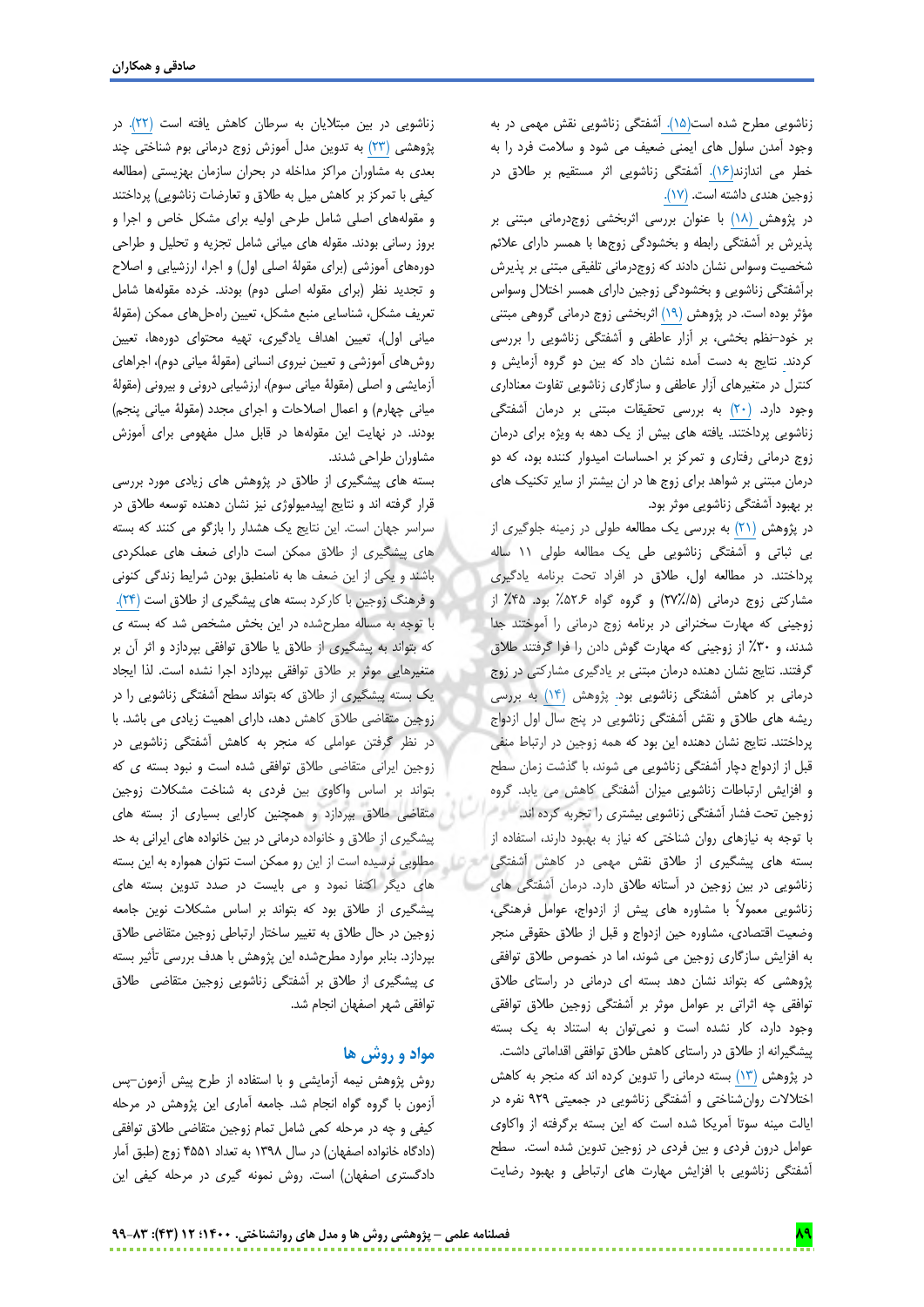پژوهش از نوع غیر تصادفی در دسترس و در مرحله کمی روش نمونهگیری این پژوهش از نوع تصادفی ساده بود که در آن، از زوجین متقاضی طالق توافقی مراجعه کننده به مراکز دادگاه شهرستان اصفهان در سال 1398 که جهت مصاحبه حضور پیدا کرده بودند استفاده شد؛ همچنین نمونههای مورد مطالعه بر اساس رضایت با توجه به مالکهای ورود و خروج از پژوهش به عنوان نمونه انتخاب و مورد مطالعه قرار میگیرند. حجم نمونه مورد مطالعه با استناد به کتب روش تحقیق معتبر، سوابق پژوهشی قبلی و نظرات اساتید راهنما و مشاور، در مصاحبه کیفی تا حد اشباع )30 زوج( به عنوان و در مرحله کمی 30 زوج از زوجین متقاضی طالق توافقی بود که به طور تصادفی در دو گروه آزمایش (۱۵ زوج) و گروه گواه (۱۵ زوج) جایگزین شدند. معیارهای ورود به نمونه جهت آموزش بسته پیشگیری از طالق عبارتند از: 1( تمایل به شرکت داوطلبانه در دوره های آموزشی و امضای فرم رضایت آگاهانه. 2( زوجینی که حداقل دو ماه از دوران عقد آنها گذشته باشد. 3( حداکثر سن زوجین از 50 سال باالتر نباشد. 4( زوجین حداقل دارای تحصیالت راهنمایی باشند. 5( زوجین اختالل روانپزشکی حاد نداشته باشند. 6( درخواست طالق زن یا شوهر در دادگاه ثبت شده باشد. 7( زوجین سابقه اعتیاد به مواد مخدر یا مشروبات الکلی نداشته باشند. 8( درخواست طالق بخاطر انجام قتل، حبس ابد، حمل مواد مخدر و سرقت نباشد. 9( زن یا شوهری که داروهای روانگردان مصرف نمی کنند. معیارهای خروج: 1( زوجینی که فرآیند آموزشی را به طور کامل طی نکنند، 2( یا در طول آموزش یا دوره پیگیری تشخیص داده شوند که شرایط ورود و منطبق با اهداف پژوهش را نداشته اند. 3( علت تأکید بر مالکهای ورود و ارزیابی تأثیر متغیرهای مستقل مورد نظر پژوهش در شرایط کنترل شده ی آزمایشی می باشد.

پس از انتخاب نمونه، با توجه به مالک های بیان شده، آزمودنی ها به طور تصادفی در دو گروه کنترل و آزمایش، گمارش شدند و پیش آزمون در هر دو گروه آزمایش و کنترل اجرا شد. سپس بسته پیشگیری از طالق توافقی در 14 جلسه 120 دقیقهای )بر اساس رساله دکترا نویسنده مقاله)، تدوین گردید. جلسات مصاحبه نیمه ساختار یافته توسط پژوهشگر، بر اساس مبانی نظری، مصاحبه اولیه با اجرا درآمد.

صاحبنظران و مشاوران ازدواج و طالق تدوین شد. ابتدا عوامل کیفی طالق توافقی با استفاده از مصاحبه با زوجین متقاضی طالق توافقی به صورت نیمه ساختار یافته بدست آمد.

متن این مصاحبه ابتدا توسط متخصصان (اساتید) ساختار بندی شد. سپس نتایج حاصل از مصاحبه بر اساس شباهت موضوعی دسته بندی شد. پس از برازش مصاحبه های انجام شده به بررسی فراوانی هر یک از مسائل مطرح شده توسط زوجین مصاحبه شونده پرداخته شد، هر یک از مقولهها در زیر مجموعه مقوله خود قرار گرفته و در نهایت یک بسته پیشگیری- آموزشی که شامل راهکارهای آموزشی در خصوص پیشگیری و آموزش قبل از طالق است تدوین گردید.

برای آیتم های اصلی و فرعی درمانهایی را از دل منابع متعدد، ادبیاتهای پژوهشی و راهنمایی اساتید نوشته شد. در راستای تدوین بسته از عوامل کیفی بدست آمده، به سه دسته کلی تقسیم شدند. عواملی که در زندگی زوجی باید پذیرش شوند، عواملی که باید مورد تحمل و تاب آوری قرار بگیرند و عواملی که باید تغییر کنند. برای هر دسته از فاکتورهای کیفی ذکر شده درمان و آموزش متناسب با آن در بسته آموزشی آورده شد. پس از تدوین و نگارش بسته 5 نفر از اساتید مشاوره دانشگاهها بسته مورد نظر را ارزیابی کردند. جدول )1( مراحل اجرای بسته ی پیشگیری از طالق را به صورت خالصه نشان می دهد که مداخله توسط پژوهشگر که دارای تخصص مشاوره است اجرا شده است.

پس از تایید روایی مداخله توسط اساتید، مداخله به شرح جدول )1( پیاده شد، پیاده سازی توسط پژوهشگر )نویسنده که مدیریت مرکز مشاوره بهزیستی) به صورت فردی در محیط مرکز مشاوره که شرایط و استاندارد های مشاوره فراهم بود بر روی گروه آزمایش که از قبل از نظر سن و تحصیالت با گروه کنترل همتاسازی شده بودند، اجرا شد. برای کاهش اثر گروه کنترل بر گروه آزمایش مداخالت در دو روز متفاوت و یا ساعات صبح و عصر با فاصله زمانی 120 دقیقه ای اجرا شد. سپس برای گروه آزمایش متغیر مستقل یعنی، پیشگیری طالق را در 14 جلسه 120 دقیقه ای انجام شد. در مورد گروه کنترل هیچ گونه مداخله ای انجام نشد. پس از اتمام این جلسات، مرحله پس آزمون به

| اهداف دوره، ارائه قواعد دوره، شرح اهميت پژوهش، تشكر از شركت كنندگان، معارفه، خلاصه اطلاعات<br>دموگرافیک، چشم انداز جلسات پیشگیری، بیان اصول جلسات. نسبت به قواعد دوره متعهد باشند. حضور مرتب و<br>ارزيابي و أشنايي<br>منظم در جلسات به صورت زوجی، اعتماد به گروه و بیان نظرات، انجام تمرینات و تکالیف منزل، احترام به یکدیگر،<br>اعضا با يكديگر با<br>اول | هدف تكاليف                                                                                         | نشست           | محتوى |
|-----------------------------------------------------------------------------------------------------------------------------------------------------------------------------------------------------------------------------------------------------------------------------------------------------------------------------------------------------------|----------------------------------------------------------------------------------------------------|----------------|-------|
|                                                                                                                                                                                                                                                                                                                                                           |                                                                                                    |                |       |
|                                                                                                                                                                                                                                                                                                                                                           |                                                                                                    |                |       |
|                                                                                                                                                                                                                                                                                                                                                           |                                                                                                    |                |       |
|                                                                                                                                                                                                                                                                                                                                                           | آمادگی برای مواجه شدن با انتقادات، تلاش برای بیان واقعیت، در میان گذاشتن افکار و احساسات، گوش دادن | اهداف و قوانين |       |
| دقیق، تعهد اخلاقی به اهداف گروه. مشکلات موجود و حال حاضر/ تاریخچه خانواده اصلی/تاریخچه رابطه<br>جلسات                                                                                                                                                                                                                                                     |                                                                                                    |                |       |
| زناشویی/ سطح تعهد زوجین نسبت به رابطه زناشویی خود                                                                                                                                                                                                                                                                                                         |                                                                                                    |                |       |
| تقسیم کرن تمام مشکلات به دسته: قابل پذیرش: کمک به زوجین تا مشکلات شان را تبدیل به محملی برای<br>تقسیم مشکلات به                                                                                                                                                                                                                                           |                                                                                                    |                |       |
| سه حيطه پذيرش و<br>صمیمیت بیشتر کنند. قابل تحمل: دست از تلاش برای تغییر یکدیگر بردارند. قابل تغییر: ایجاد تغییرات در رفتار<br>دوم                                                                                                                                                                                                                         |                                                                                                    |                |       |
| تحمل و تغيير                                                                                                                                                                                                                                                                                                                                              |                                                                                                    |                |       |
| مداخلات پذيرش<br>پیوند همدلانه: الف: بیان رنج های خود بدون سرزنش و ملامت ب: ترغیب زوجین به افشاگری های ملایم. گسلش<br>سوم                                                                                                                                                                                                                                 |                                                                                                    |                |       |

## **جدول .1 خالصه نشستهای زوج درمانی پیشگیری از طالق**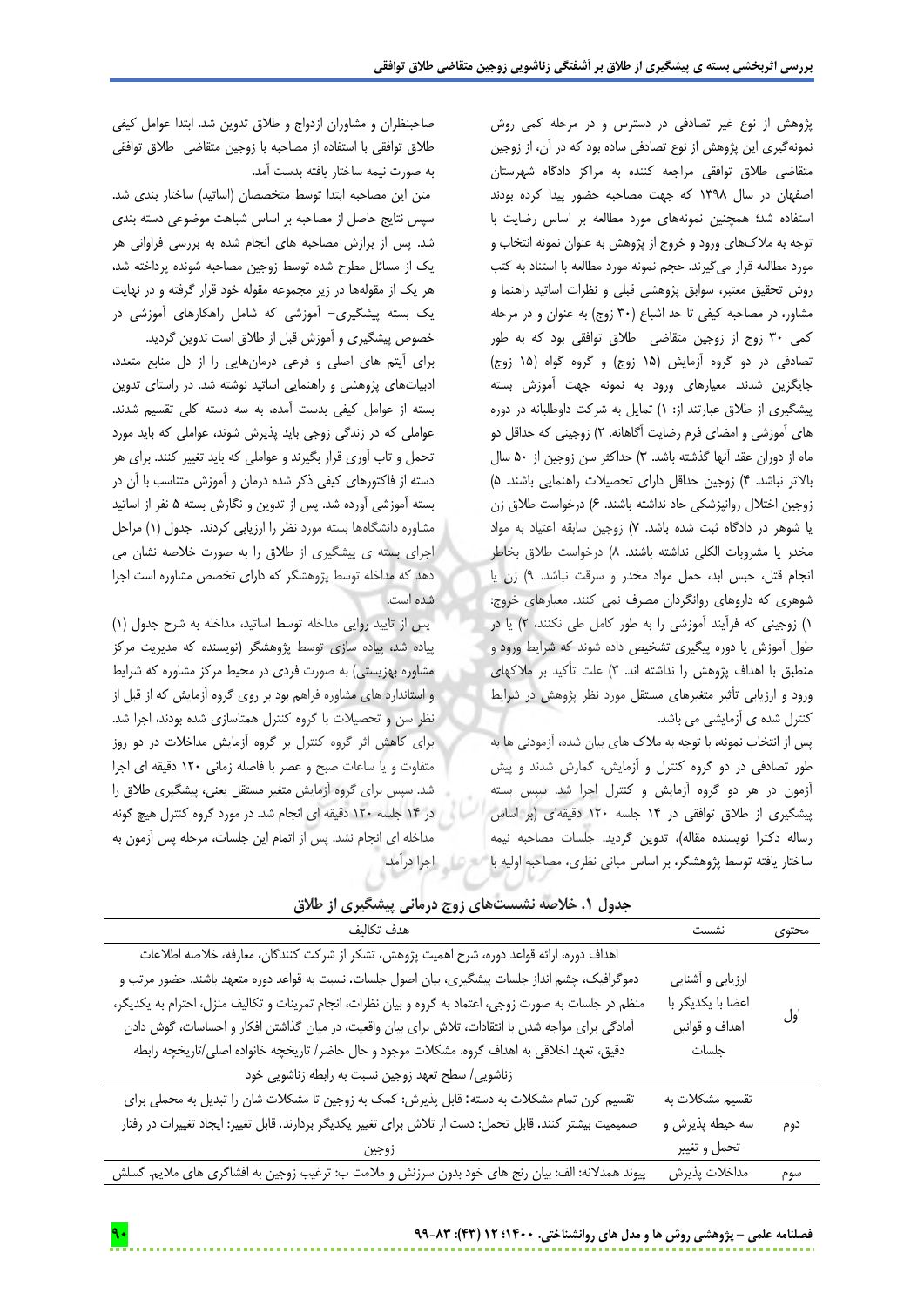| متحدانه: الف: مشكلات خود را به صورت (آن) در نظر بگیرند. ب: رشته تعاملات مشكل دار زوجین شناسایی شده و     |                 |         |
|----------------------------------------------------------------------------------------------------------|-----------------|---------|
| مشکل موجود به عنوان دشمن مشترک در نظر گرفته شود که زوجین باید پشت به پشت به آن حمله ور شوند. ج:          |                 |         |
| آوردن صندلی چهارم به جلسه درمان: د: وقتی تعارض شان در زندگی بالاست یک صندلی برای درمانگر در نظر          |                 |         |
| بگیرند و فرض کنند حضور دارد و حرف شان را به درمانگر فرضی بگویند تا یکدیگر.                               |                 |         |
| گفتگو درباره رفتارهای مخرب زناشویی مربوط به زبان بدن و تأثیر آن بر روابط زناشویی– بحث درباره فیزیولوژی   |                 |         |
| بدن در حین مشاجرات– بررسی ارزشهای مشترک زناشویی مانند آداب، نقشها و اهداف– آشناسازی و توجیه زوجین        |                 |         |
| با تفاوتهای موجود در ابعاد صمیمیت زن و مرد– شناخت دنیای عاطفی و هیجانی همسر و درک نگرانیها و دغدغه       | مداخلات پذيرش   | چهارم   |
| های وی.                                                                                                  |                 |         |
| بررسی ارزشهای مشترک زناشویی. پرورش حس معنویت و ایمان: بحث در مورد نقش معنویت در زندگی. آشنایی با         |                 |         |
| مفهوم خودکارآمدی و تأثیر آن در زندگی. ارائه مفهوم خوش بینی و امیدواری در زندگی، بحث در مورد تأثیر خوش    | مداخلات تحمل و  |         |
| بینی و امیدواری بر   سلامت روان. شناسایی علل و عوامل مؤثر در تقویت عزت نفس، شناسایی ضعف های خود و        | تاب آوري        | پنجم    |
| تلاش براي برطرف كردن أن ها.                                                                              |                 |         |
| اشاره به جنبه های مثبت یک رفتار منفی (پی بردن به فواید رفتارهای آشفته کننده) مثل تفاوت افراد در خرج کردن |                 |         |
| پول. تمرین رفتارهای منفی در جلسه درمان: هدف کاهش حساسیت زوجین نسبت به رفتارهای منفی دیگری و              | مداخلات تحمل و  |         |
| افزایش حساسیت همسر مشکل آفرین نسبت به تأثیر رفتار او بر دیگری است. خویشتن نگری: توانایی بیشتری           | تاب أوري        | ششم     |
| برای تحمل رفتارهای منفی همسر خود دارد.                                                                   |                 |         |
|                                                                                                          | مداخلات تغيير   |         |
| مهارت های شناختی. خطاهای شناختی. چارچوب دهی مجدد. جایگزینی باورهای واقع بینانه                           | (مهارت های      | هفتم    |
|                                                                                                          | شناختی)         |         |
|                                                                                                          |                 |         |
| توضیح اختلال عملکرد جنسی و تاثیر آن در کیفیت زندگی زناشویی. بررسی افکار و باورهای ناکارآمد جنسی و        |                 |         |
| بازسازی شناختی. احساسی زوجین در حین مقاربت. اَموزش چرخه ی پاسخ جنسی. ارایه ی اطلاعات و دانش              | مداخلات تغيير   | هشتم    |
|                                                                                                          | (مشكلات جنسى ١) |         |
| حس یابی غیرجنسی. حس یابی جنسی. انواع شیوه های مقاربت متناسب با مشکل زوجین. تمرکز براندام های             | مداخلات تغيير   |         |
|                                                                                                          | (مشكلات جنسى٢)  | نهم     |
|                                                                                                          | مداخلات تغيير   |         |
| حل مسئله. مراحل حل مسئله. اجراي راه حل. سبک هاي حل تعارض                                                 | (حل مسئله)      | دهم     |
| تعریف هیجان. کارکرد هیجانات. آموزش آگاهی از هیجانات مثیت و منفی. آموزش پذیرش هیجانات مثبت و منفی.        | مداخلات تغيير   |         |
| توانايي كنترل هيجان                                                                                      | (مديريت هيجان)  | يازدهم  |
|                                                                                                          | مداخلات تغيير   |         |
| بروسكسكاه علوهرا لساتي ومطيالعات                                                                         | (مهارت های      |         |
| آشنایی زوجین با چهار رفتار مخرب در مدل گاتمن. مهارتهای ارتباطی کارآمد. ارتباط مؤثر. تبادل رفتار          | ارتباطي وبين    | دوازدهم |
|                                                                                                          | فردى)           |         |
| رئال جامع علوم الشاني                                                                                    | مداخلات تغيير   |         |
|                                                                                                          | (مهارت های      |         |
| افزایش تعاملات مثبت با همسر. افزایش احساسات مثبت. تمرکز بر نکات مثبت. تکنیکهای مقابله با استرس.          | ارتباطي وبين    | سيزدهم  |
|                                                                                                          | فردى)           |         |
| مرور كليه تكنيكها                                                                                        | پذيرش، تحمل،    | چهاردهم |

## **ابزار گردآوری اطالعات**

## **پرسشنامه آشفتگی زناشویی**

پرسشنامه آشفتگی زناشویی توسط ویشمن، اشنایدر، داگالس و بیچ )2009( با هدف سنجش سطح آشفتگی زناشویی طراحی شد. نسخه اصلی مقیاس دارای 10 ماده می باشد که حوزه های مختلف آشفتگی

زناشویی نظیر سطح کلی آشفتگی زناشویی، عدم رضایت جنسی، وجود خشونت کالمی یا فیزیکی، شیوه های حل مساله و حل تعارض و… می باشد که آزمودنی به آنها جواب می دهد<u>(۲۵</u>).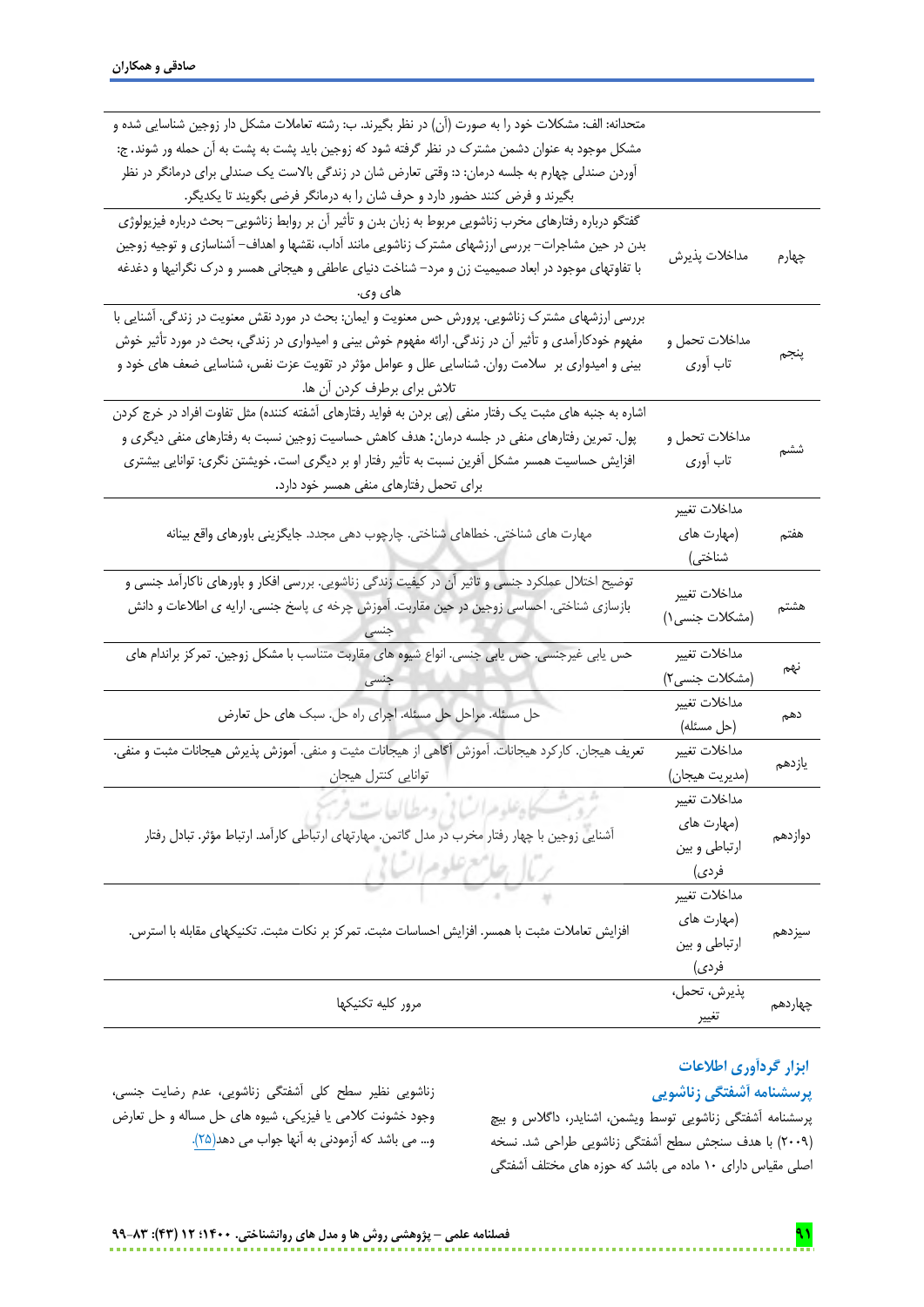ویشمن و همکاران )2009( این مقیاس را بر روی 1020 زوج اجرا و نقطه برش مقیاس مذکور برای تعیین وجود آشفتگی زناشویی را 4 و باالتر از 4 تعیین کرده اند. روایی مقیاس مذکور در این مطالعه %76 و پایایی آن با روش آلفای کرونباخ به دست آمده که در حد مطلوبی است. این مقیاس در ایران برای نخستین بار توسط بهرادفر و همکاران )1395( با حجم نمونه ی 308 نفر )144 زن و 164 زن( هنجاریابی و تجدید نظر شد. یافته های تحلیل عاملی اکتشافی با روش چرخش واریماکس منتج به استخراج دو عامل در مقیاس تجدید نظر شده گردید، که با توجه به محتوای گویه های بار شده بر روی هر عامل، عامل اول خرسندی زناشویی و ارتباطی و عامل دوم، ناخرسندی زناشویی و ارتباطی نامگذاری شد، که عامل اول 46/863 درصد و در مجموع 90/047 درصد از واریانس کل را تبیین می کردند. ضریب همبستگی مقیاس تجدیدنظر شده ی غربالگری آشفتگی زناشویی و ارتباطی با مقیاس کیفیت زناشویی برای کل مقیاس -0/629 و برای بعد ناخرسندی زناشویی و ارتباطی -0/620 و برای بعد خرسندی زناشویی و ارتباطی -0/570 به دست آمد که در سطح )0/01<p )معنادار می باشند. و به معنی وجود روایی همگرا بین مقیاس مذکور و ابعاد درونی آن با مقیاس کیفیت زناشویی می باشد. ضریب همبستگی عوامل اول و دوم مقیاس مذکور، 0/734 به دست آمد که بیانگر روایی واگرا و معنی دار )0/01>p )مقیاس تجدید نظر شده است. ضرایب پایایی این مقیاس نیز با استفاده از روشهای همسانی درونی (آلفای کرونباخ) و دو نیمه- سازی (تنصیف) برای کل مقیاس غربالگری آشفتگی زناشویی و ارتباطی به ترتیب 0/94 و 0/90 و برای بعد ناخرسندی زناشویی و ارتباطی به ترتیب 0/92 و 0/89 و برای بعد خرسندی زناشویی و ارتباطی به ترتیب 0/91 و 0/88 به دست آمد که به معنای همسانی درونی گویه های مقیاس تجدید نظر شده می باشد)25(.

بهرادفر و همکاران )1395( به منظور بررسی ثبات زمانی تشخیص از روش پایایی بازآزمایی با نمونه 106 نفری از زوجین که با فاصله زمانی 6 هفته به مقیاس 10 سوالی این پرسشنامه دو بار پاسخ دادند استفاده کرده اند که ضریب پایایی برای گروه مردان 0/78 و برای گروه زنان 0/80 گزارش شده است. همچنین شاخص کاپا، در گروه مردان 0/70 و در گروه زنان 0/68 گزارش شده است که هر دو شاخص پایایی بازآزمایی و کاپا بیانگر مطلوبیت ثبات تشخیص طبقه

آشفتگی زناشویی و ارتباطی میباشد. ضریب آلفای کرونباخ این مقیاس برای گروه زنان و مردان به ترتیب 0/82 و 0/81 گزارش گردیده است. در نسخه ی ایرانی دامنه ی پاسخگویی گویه ها از دو گزینه ای به نمرات طیف 5 گزینه ای تغییر یافته است. این مقیاس دارای 10 گویه است که با طیف لیکرت 5 گزینه ای )درست است، 1؛ نسبتاً درست، 2؛ برخی مواقع، 3؛ نسبتاً غلط، 4 و کامالً غلط، 5( نمره گذاری می شود. حداقل نمره 10 نشانه عدم وجود آشفتگی و حداکثر 50 نشان دهنده آشفتگی زیاد بین زوجین می باشد. نمره 20 و باالتر نشان دهنده وجود آشفتگی می باشد. سواالت ،1 ،2 ،5 6 و 7 به صورت معکوس نمره گذاری می شود. (۲۵).

## **یافته ها**

در مرحله کیفی تحلیل تماتیک عوامل طالق توافقی خصوصیات جمعیت شناختی نمونه ها شامل: میانگین سنی برای مردان 31/7 و برای زنان 26/13 می باشد و میانگین سالهای زندگی مشترک 6/27 بود و میانگین تعداد فرزندان برای نمونه مورد بررسی 0/65 بوده است که در این میان 9 زوج دارای فرزند و 21 زوج فاقد فرزند بودند. در مرحله کمی بیشترین درصد سنی در گروه آزمایش و کنترل بین 20 تا 29 سال )53/3 و 43/3( بود، بیشترین درصد خصوصیت تحصیالت گروه آزمایش و کنترل )53/3 و 43/3( بود. بیشترین درصد خصوصیت مدت ازدواج گروه آزمایش و کنترل )66/7 و 46/7( بود. نتایج آمار توصیفی متغیرها نشان به این صورت بود که میانگین آشفتگی زناشویی در پیش آزمون و پس آزمون و پیگیری در گروه آزمایش ۳۸٫۴۴، ۲۵٫۶۷ و ۶۸٫۶۸ و در گروه گواه ۳۸٫۸۳، ۳۸٫۸۳ و 38٫76 بود.

با توجه به طرح پژوهش حاضر که از نوع پیش آزمون، پس آزمون و پیگیری بود، برای تحلیل دادهها و به منظور کنترل اثر پیش آزمون، پس آزمون و پیگیری از روش آماری آنالیز واریانس در اندازهگیریهای مکرر استفاده شد. در این نوع تحلیل باید پیش فرضهای زیر رعایت گردد تا بتوان به نتایج منتج شده اطمینان کرد. یکی از مفروضههای آزمون تحلیل اندازه گیری های مکرر، بررسی همسانی واریانس است که بدین منظور از آزمون لون )جدول 2( استفاده شده است.

| سطح معنی داری | ۲DF | ۱Df |                          | مراحل     | متغيرها        |
|---------------|-----|-----|--------------------------|-----------|----------------|
| ۹۶.۰          | ٢٨  |     | $\cdot \cdot \cdot \vee$ | پیش ازمون |                |
| ۱۹۹.          | ۲۸  |     | $\cdot \cdot \cdot$ ۶    | پس ازمون  | آشفتگی زناشویی |
| .9            | ۲۸  |     | $\cdots$ T               | پیگیری    |                |

**جدول :2 نتایج آزمون همگنی واریانس )طرح: پیش فرض+زمان+گروه +زمان×گروه(**

با توجه به نتایج جدول )2(، چون سطح معنی داری نمرات متغیرها در پیش آزمون، پس آزمون و پیگیری، از سطح خطای 0/5 بیشتر است )0/05<P )لذا میتوان نتیجه گرفت که واریانس نمرات پیش آزمون،

پس آزمون و پیگیری متغیرهای پژوهش، همگن )یکسان یا متجانس( هستند.

همچنین نتایج آزمونهای چند متغیره برای اثر زمان، تعامل زمان و گروه (چهار آزمون اثر پیلای، لاندای ویلکز، اثر هتلینگ، بزرگترین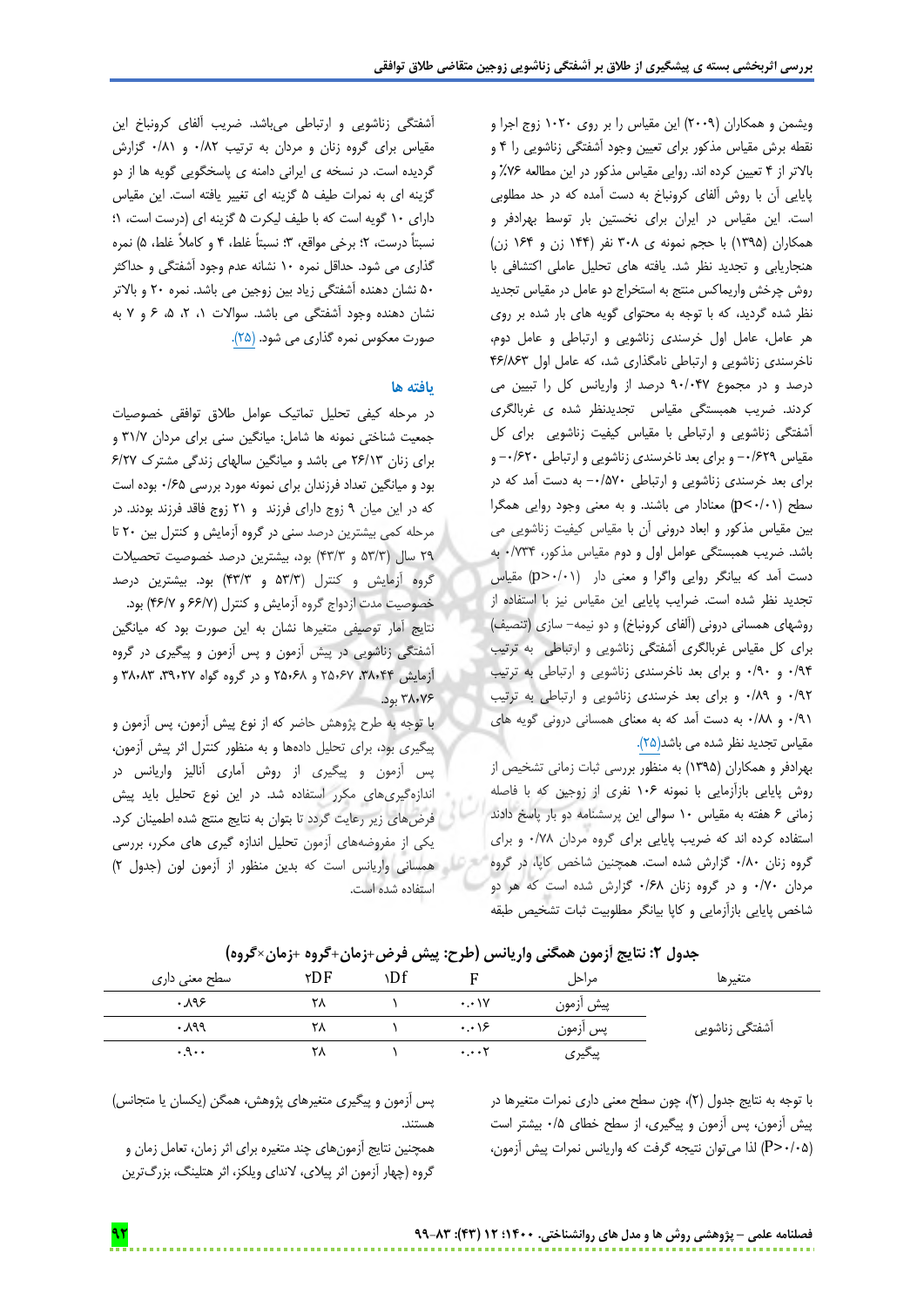ریشه روی( نیز معنادار بود )0/05<p). در جدول )3( به بررسی نتایج آزمون کروویت موچلی میپردازد.

**جدول .3 آزمون کروویت موچلی**

|                            | اپسيلون     |                                   |                                                    |  |      |        |
|----------------------------|-------------|-----------------------------------|----------------------------------------------------|--|------|--------|
|                            |             | گرينهاوس–گيسر هوئين–فلت لاور–باند | موچلی W       خی دو       df         سطح معنی داری |  | سنجه | منبع   |
| $\cdot/\Delta \cdot \cdot$ | $\cdot$ 918 | $\cdot$ $\lambda$ 94              | $\cdot$ . $\wedge$ $\wedge$                        |  |      |        |
|                            |             |                                   |                                                    |  |      | *P≤∙/۵ |

با توجه جدول )3( مشاهده میشود که آزمون موچلی برای متغیر آشفتگی زناشویی در آزمون موچلی بیشتر از 0/05 بود، از آزمون شفرسیتی-آسامد برای بررسی آن استفاده میشود.

## **جدول .4 نتایج آزمون محافظه کار گرینهاوس-گیسر )g-g )و شفرسیتی آسامد )a-s )تصحیح شده )اثرات درون گروهی( متغیرها**

| مجذور<br>اتا | Sig | ${\rm F}$                                                                             | ميانگين<br>مجدورات | درجه<br>ازادى | مجموع مجذورات نوع<br>سوم | ازمون   | سنجه              | منبع                 |
|--------------|-----|---------------------------------------------------------------------------------------|--------------------|---------------|--------------------------|---------|-------------------|----------------------|
| .54          |     | $\cdots$ $\uparrow$ $\uparrow$ $\uparrow$ $\uparrow$ $\uparrow$ $\uparrow$            | <b>FTA.TVT</b>     |               | ٨٧۶.٥۴۵                  | $s-a$   | آشفتگی<br>زناشويى | زمان                 |
| .292         |     | $\cdot \cdot \cdot$ $\uparrow$ $\uparrow$ $\uparrow$ $\uparrow$ $\uparrow$ $\uparrow$ | <b>TVVSFT</b>      |               | YQQ.TAS                  | $S - a$ | آشفتگی<br>زناشويي | تعامل زمان و<br>گروه |
|              |     |                                                                                       | 9.15V              | $\Delta \xi$  | <b>AIT. TTA</b>          | $S - a$ | أشفتگى<br>زناشويى | خطا (زمان)           |

آشفتگی زناشویی مورد بررسی در زمانهای مختلف )پیش آزمون، پس آزمون و پیگیری) تفاوت معنی داری وجود دارد. به همین ترتیب تعامل زمان و گروه نیز معنادار است (P<۰/۰۵). جدول )4( مشخص کرد در سطح 0/5 در متغیر زمان و تعامل زمان و گروه اثرات این فرض (کروویت) تأیید شده است. طبق جدول (۴–۲۶) سطح معنی داری زمان و تعامل زمان و گروه در آزمون گرینهاوس- گیسر و شفرسیتی آسامد کمتر از مقدار خطای 0/05 است متغیر

## **جدول :5 خالصه جدول نتایج تحلیلواریانس با اندازه گیری های مکرر بررسی اثرات بین گروهی متغیرها**

| ضريب اثر<br>اتا | Sig                 | F                                  | ميانگين<br>مجدورات                                                                                 | درجه<br>أزادى | مجموع مجذورات نوع سوم                                                                                                                                                                    | سنجه           | منبع         |
|-----------------|---------------------|------------------------------------|----------------------------------------------------------------------------------------------------|---------------|------------------------------------------------------------------------------------------------------------------------------------------------------------------------------------------|----------------|--------------|
| .950            | $\cdot \cdot \cdot$ | <b>VVS.FIT*</b>                    | 1.8VVA.48V                                                                                         |               | 1.5VVA.45V                                                                                                                                                                               | أشفتگي زناشويي | ضريب<br>ثابت |
| .777            | $\cdot$ . $\cdot$ \ | $\Upsilon$ , $\Upsilon$ $\Delta^*$ | YY, YYY                                                                                            |               | 1171.79.                                                                                                                                                                                 | آشفتگی زناشویی | گروه         |
|                 |                     |                                    | <b>A76.771</b>                                                                                     | ٢٨            | $Y\lambda\Delta\cdot.\mathsf{Y}\lambda\cdot$                                                                                                                                             | أشفتگي زناشويي | خطا (زمان)   |
|                 |                     |                                    | شدن تفاوت گروهها در متغیر آشفتگی زناشویی در هر یک از این<br>زمانها از آزمون تعقیبی LSD استفاده شد. |               | با توجه به نتايج جدول (۵) چون سطح معناداري اثر گروه براي<br>آشفتگی زناشویی کمتر از میزان خطای ۰/۰۵ (p<۰/۰۵) است، اثر<br>گروه بر آشفتگی زناشویی معنی دار و اینکه نتایج نشان دهنده معنادار |                |              |

بودن اثر گروه بر متغیر آشفتگی زناشویی است. پس برای مشخص

| سنجه                       | گروه   | ميانگين | اختلاف ميانگين    | خطاي انحراف استاندارد | سطح معنی داری | حد پایین                         | حد بالا                       |
|----------------------------|--------|---------|-------------------|-----------------------|---------------|----------------------------------|-------------------------------|
|                            | أزمايش |         | $-9.177$ $79.977$ | <b>Y.YYY</b>          | $\cdots$      | $-\mathcal{N} \cdot \mathcal{N}$ | $-$ ۳.۹۵۷                     |
| آشفتگی زناشویی             | گەاە   | ۳۸.۹۵۵  | 9.577             | <b>Y.YYY</b>          | $\cdots$      | raav                             | $Y^{\mu} \cdot \lambda^{\mu}$ |
| $\cdots$ $\cdots$ $\cdots$ |        |         |                   |                       |               |                                  |                               |

|  |  |  |  |  |  |  | جدول ۶: مقايسه زوجي مراحل أزمون (نتايج أزمون تعقيبي LSD) |  |
|--|--|--|--|--|--|--|----------------------------------------------------------|--|
|--|--|--|--|--|--|--|----------------------------------------------------------|--|

 $P \le 0/05$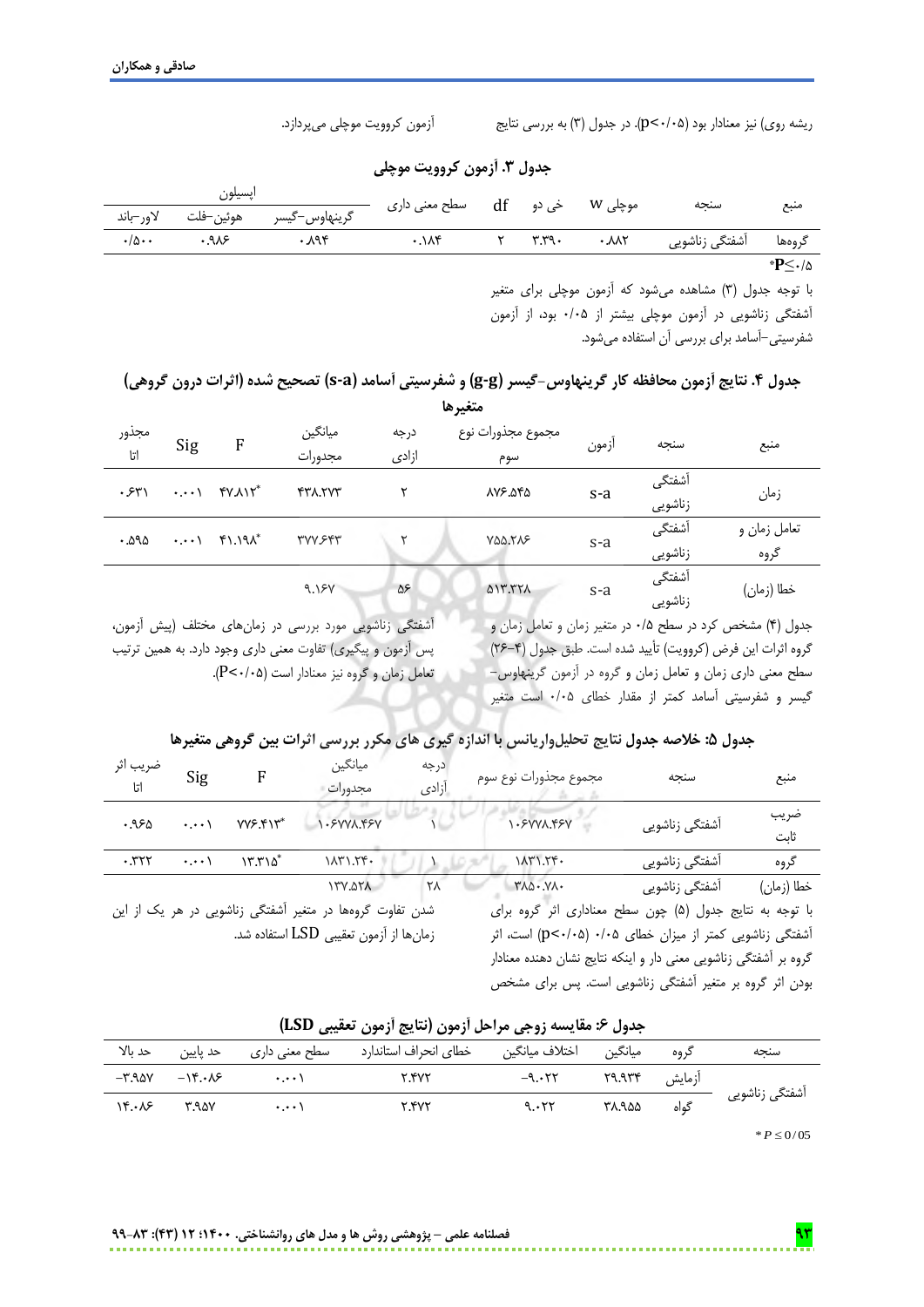بر اساس نتایج جدول )6( آزمون تعقیبی LSD، مالحظه شد بین پیش آزمون، پس آزمون و پیگیری، میانگین نمره آشفتگی زناشویی اختالف معنی داری بین گروههای آزمایش و گواه وجود دارد )0/05<p )البته با توجه به فاصله اطمینان 95 درصد نتایج نشان داد آشفتگی زناشویی در گروه آزمایش نسبت به گروه گواه کاهش معنی داری (حد بالا و پایین هر دو منفی) وجود دارد. بنابراین در زمانهای

پس آزمون و پیگیری، میانگین نمره آشفتگی زناشویی نسبت به گروه گواه کمتر بود. بنابراین فرضیه تحقیق مبنی بر اینکه بسته پیشگیری از طالق بر کاهش آشفتگی زناشویی در زوجین متقاضی طالق توافقی تأثیر معنی داری دارد، تأیید میشود که در نمودار زیر این تغییرات قابل مالحظه است.



**نمودار شماره.1 مقایسه آشفتگی زناشویی در سه زمان در دو گروه آزمایش و گواه**

#### **بحث و نتیجهگیری**

در این پژوهش اثربخشی بسته ی پیشگیری از طالق بر آشفتگی زناشویی زوجین متقاضی طالق توافقی مورد بررسی قرار گرفت. نتایج نشان داد بسته ی پیشگیری از طالق بر آشفتگی زناشویی زوجین متقاضی طالق توافقی موثر بوده است. از این جهت که نشان داده اند بسته ی پیشگیری از طالق بر آشفتگی زناشویی زوج های متقاضی طالق توافقی تأثیر دارد با پژوهش های قبلی همسو می باشد. نتایج این پژوهش با )26(، )19(، )27( و )28( همخوانی دارد. امانی، عیسی نژاد و علیپور )1397( در پژوهشی در قالب مداخله نیمه تجربی به بررسی اثربخشی درمان مبتنی بر پذیرش و تعهد به شیوهی گروهی بر آشفتگی زناشویی، تعارض زناشویی و خوش بینی در زنان متاهل پرداختند، نمونه این پژوهش 24 زن متاهل دارای مشکالت زناشویی بود، یافتهها نشان داد که درمان مبتنی بر پذیرش و تعهد بر آشفتگی زناشویی، تعارض زناشویی و خوش بینی موثر بوده است)26(. ملکی و همکاران )1396( در پژوهشی با هدف مقایسه اثربخشی زوج درمانی شناختی رفتاری و زوج درمانی مبتنی بر پذیرش و تعهد بر ابعاد اجتماعی و روانی کیفیت زندگی زوجین آشفته انجام دادند. نتایج نشان داد روشهای زوج درمانی شناختی رفتاری و زوج درمانی مبتنی بر پذیرش و تعهد بهطور معناداری باعث افزایش ابعاد اجتماعی و روانی کیفیت زندگی زوجین آشفته شدند)27(.

در پژوهش )28( در مطالعه ای دو شیوه زوج درمانی سیستمی و درمان مبتنی بر پذیرش و تعهد را بر روی آشفتگی زناشویی زوج های30-20 ساله مورد مقایسه قرار دادند. نتایج تحلیل مانووا نشان داد که رویکرد مبتنی بر پذیرش و تعهد اثربخشی بیشتری بر آشفتگی زناشویی نسبت به زوج درمانی سیستمی داشته است.

نتایج این پژوهش نشان داد بسته پیشگیری از طالق بر آشفتگی زناشویی در زوجین متقاضی طالق توافقی تأثیر منفی دارد. به این صورت که بسته پیشگیری از طالق منجر به کاهش آشفتگی زناشویی در زوجین متقاضی طالق توافقی شد.

با توجه به این نتایج چنین تبیین می شود سازگاری زوجین که نشان دهنده تعامالت و هماهنگی بین زوجین در روابط زناشویی است)29(. در اثر جلسات پیشگیری از طالق تدوین شده که در بردارنده جلساتی همچون »افزایش تعامالت مثبت با همسر بحث در خصوص اهمیت پذیرش نفوذ همسر از سوی شوهر و تاثیر آن در روابط زناشویی و آموزش افزایش تعامالت مثبت با همسر«، »افزایش تعامالت مثبت با همسر«، »افزایش احساسات مثبت«، »تمرکز بر نکات مثبت«، »ارزش های مشترک«، »ابعاد صمیمیت در زوجین«، »بررسی دنیای عاطفی همسر»، «تمرکز براندام های جنسی»، «انواع شیوه های مقاربت متناسب با مشکل زوجین«، »بررسی میزان حصول اهداف درمانی« بود منجر به افزایش سازگاری زناشویی شده است.

زیرا با توجه به اینکه زوجین متقاضی طالق عموماً دارای خصومت زناشویی نسبت به همسر خود هستند و در این بین بروز تعارضی که بین تعارضات زناشویی و والدین زوجین وجود دارد منجر به افزایش ناسازگاری زوجین شده و در دراز مدت اثرات منفی بر سازگاری فرزندان با والدین نیز می گذارد و به رشد مثلث سازی در خانواده ها کمک می کند(٣٠). تمریناتی و بسته هایی که بتواند تعاملات مثبت بین زوجین را پرورش دهد و همچنین کارهایی که از تنش و آسیب های تعاملی و توافقی بکاهند، نقش موثری در کاهش آشفتگی زناشویی دارند(۳۱).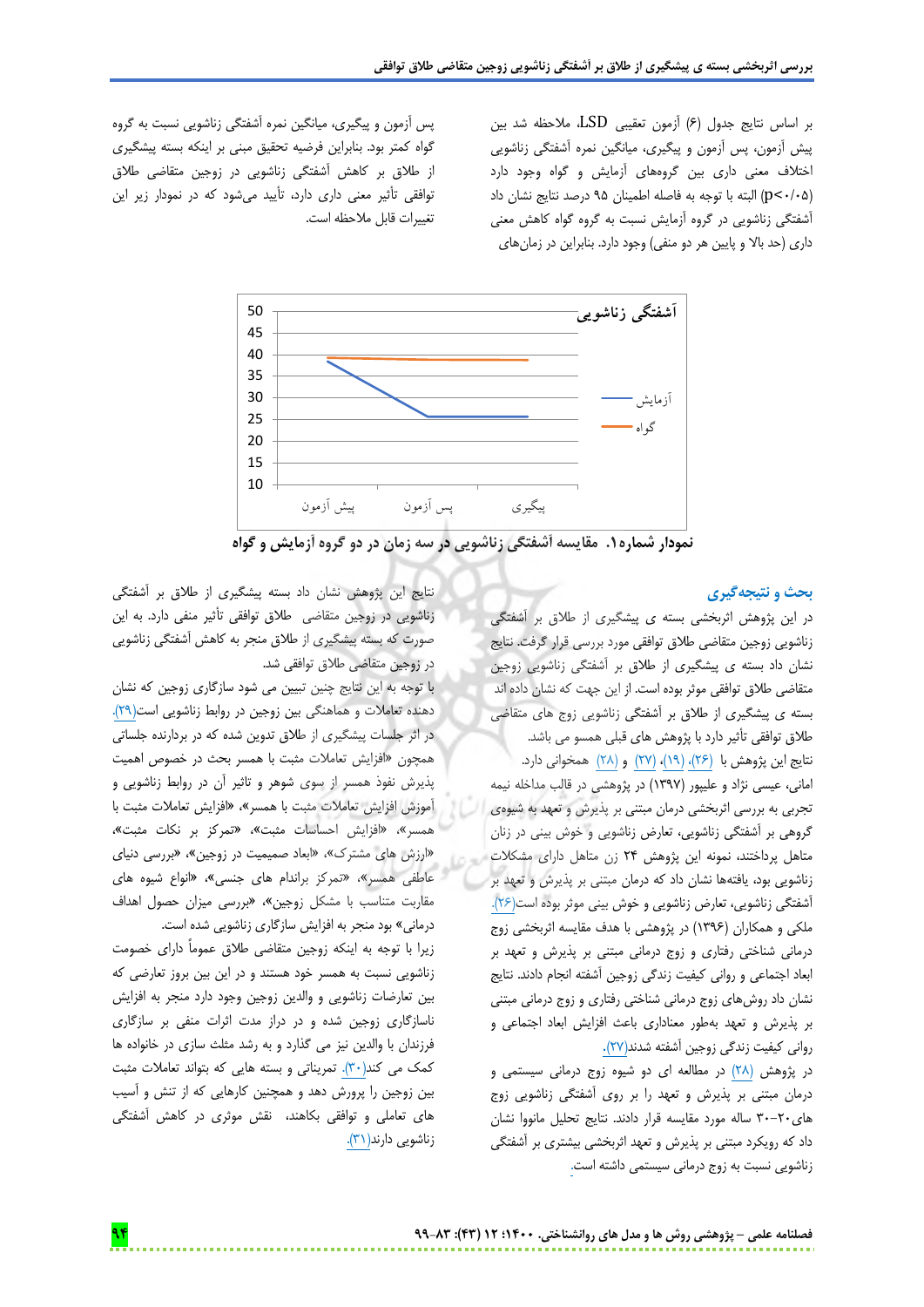در عوامل موثر بر بروز طالق توافقی ضعف سالمت روان نقش مهمی را در عوامل درونی ایفا کرد، زیرا استرس های زوجین منجر به بروز ضعف سالمت روانی در بین زوجین می شود که در این بین سازگاری زناشویی تعدیل کننده دارد(٣٢).

 از این رو بکارگیری هیجانات مثبت همچون آموزش شیوه های مؤثر افزایش محبت و تعامالت مثبت، احیا و افزایش احساسات مثبت و قدرشناسی که در بسته پیشگیری از طالق به کار گرفته شد، همچون سایر پژوهش ها که نشان می دهند محبت و قدرشناسی بین زوجین به افزایش سازگاری آنها کمک می کند(۳۳). در این پژوهش نیز سعی شد در جلسات پیشگیری از طالق تمریناتی برای افزایش احسات مثبت برای زوجین استفاده شود که در نهایت به کاهش آشفتگی زوجین نیز منجر شد. با توجه به این نتایج چنین تبیین می شود آشفتگی زناشویی که نشان دهنده استرس و پریشانی بین روابط زناشویی است در اثر جلسات پیشگیری از طالق تدوین شده که در بردارنده آموزش »مقابله با استرس زناشویی«، »مداخالت پذیرش«، »انواع مداخالت تحمل«، »چهارچوب دهی مجدد«، »جایگزینی باورهای واقع بینانه«، »حل مساله«، »سبک های حل تعارض« بود توانست سطح آشفتگی زناشویی را در زوجین متقاضی طالق توافقی کاهش دهد.

عدم کنترل هیجانات از عوامل موثر بر آشفتگی زناشویی در بین زوجین است(۳۴). زمانی که سوء رفتارهای عاطفی در بین زوجین به صورت متقابل عرضه می شود، کنترل هیجانات منفی کم شده و به پریشانی های روانی همچون خشونت روانی، کالمی، بدنی و پرخاشگری می انجامد، حال آموزش استراتژی های مقابله با استرس نقش مهمی در کاهش آشفتگی های روانی که منجر به بروز مشکالت سالمت روان می شود دارد)35(. به صورتی که بتوان به شناسایی منابع استرس و نحوه تاثیر آن بر روابط، زوجین را قادر می سازد تا با اعمال و موضع گیریهای خود فشار و استرس را در خانواده کاهش دهد که یکی از تکنیک های مهم در کاهش آشفتگی زناشویی در این پژوهش بود. از آنجا که برخی از زوجین قدرت پذیرش و هضم رویدادهای زناشویی منفی را نداشته و نمی توانند به حل مسئله بپردازند سطح آشفتگی زناشویی در آنها نیز افزایش می یابد، قدرت تحلیل مشکالت در زوجین کاهش یافته و تعارضات زناشویی مدام در روابط آنها بروز می یابد)36(.

برنامه مداخله پذیرش یکی از تکنیک های موثری است که به بهبود روابط زوجین و کاهش استرس های زناشویی و آشفتگی انها کمک می کند (٣٧). زیرا در مداخلات پذیرش الف): مشکلات خود را به صورت (آن) در نظر بگیرند. ترغیب زوجین به تحلیل منطقی مشکالت شان تا از تعارضات خود فاصله بگیرند. تاکید بر بحث های بی طرفانه و روشن. ب): رشته تعاملات مشکل دار زوجین شناسایی شده و مشکل موجود به عنوان دشمن مشترک در نظر گرفته شود که زوجین باید پشت به پشت به آن حمله ور شوند. ج): آوردن صندلی چهارم به جلسه درمان، زوجین تصور کنند که مشکل آنها بر روی این صندلی نشسته است و به مشکل شان به عنوان آن و چیزی که خارج از رابطه است نگاه کنند. د): وقتی تعارض شان در زندگی بالاست یک

صندلی برای درمانگر در نظر بگیرند و فرض کنند حضور دارد و حرف شان را به درمانگر فرضی بگویند تا یکدیگر. از این تکنیک هایی که منجر به توسعه پذیرش در زوجین شدند توانستند میزان تعارضات زناشویی را در آنها کاهش دهند که این تعارضات با معنادرمانی و کنترل از خارج در آنها بهبود یافت و در نهایت میزان آشفتگی زناشویی در این زوجین کمتر شد. بابایی و قهاری )1395( معتقد هستند که آموزش مهارتهای ارتباطی می تواند بر افزایش صمیمیت و سازگاری زناشویی تأثیر بگذارد)38(. روابط زناشویی در زوجین با آشفتگی زناشویی باال به شیوه بدی اجرا میشود و زمانی که همسر عصبانی به نظر میرسد که مشاوره زوجی سبب میشود تا توجه زوجها به تبیینهایی که در مورد رفتار یکدیگر و به استاندارها و انتظاراتی که از رابطه زناشویی دارند، معطوف گردد. به دلیل این که کشف و بر مأل شدن خیانت اغلب منجر به آشفتگیهای هیجانی و تعامالت منفی بین زوجها میشود، مشاوره زوجی در مقایسه با مشاورههای فردی کمک بیشتری مینماید تا زوجها آشفتگیهای هیجانی کمتری را تجربه کنند و از شدت تعامالت منفی آنها کاسته شود (۳۹).

نبود رضایت زناشویی میتواند مشکالت جدی را در خانواده به وجود آورده و در پارهای از موارد منجر به طالق زوجین میگردد)40(. چون مسائل و مشکالت در زندگی جزء طبیعی از رابطه زناشویی زوجین است، آنچه اهمیت دارد واکنش زوجین به این مسائل است طوری که استفاده از روش های نامناسب حل مشکل باعث آشفته تر شدن اوضاع و سست شدن رابطه صمیمانه و به دنبال آن کاهش آشفتگی زناشویی و پریشانی زوجین در ارتباط با هم را ثمر می آورد. این موضوع در مورد زوجین متقاضی طالق محتمل تر است. زیرا داشتن مسائلی که به آشفتگی زناشویی منجر شده است به طور معمول از مشکالت خاصی نشات گرفته است که نتوانسته اند به حل آن بپردازند، و راه حل مناسب و کارآمدی در راستای این مسائل برای ایشان وجود نداشته است، که نه تنها باعث تشدید مشکالت جدید تر شده است بلکه به رابطۀ زناشویی به حدی لطمه زده که اقدامات طالق توافقی را در پی گرفته اند.

از این رو یکی از بخش های این پژوهش آموزش تکنیک هایی بود که به حل مسائل کهنه و اولیه کمک کرده بود. ایجاد مهارت های جدید در حل مسائل پیرامونی که منجر به آشفتگی زناشویی می شد در این بسته پیشگیری مد نظر قرار گرفت، زیرا نزدیکترین افراد به زوجین خود آنها هستند که با یادگیری این شیوه ها در کوتاه ترین زمان ها نسبت به حل مسائل خود اقدام کرده و از افشاگری رازهایی که منجر به تنش زناشویی و پریشانی یکی از زوجین می شود جلوگیری به عمل می آورد، شیوه های حل مسأله ناکارآمد به شیوه های کارآمد تبدیل شد و حاصل استفاده مکرر زوجین از این شیوه ها برای از بین بردن مسائل زندگی بود)41(.

با این وجود پژوهش حاضر نیز مانند سایر پژوهش های مشابه دارای محدودیت هایی همچون انجام گرفتن در اصفهان و تعمیم آن به بقیه نقاط کشور، نمونه گیری در دسترس، تمایل پایین زوجین برای شرکت در جلسات، محدودیت زمانی زوجین برای شرکت در جلسات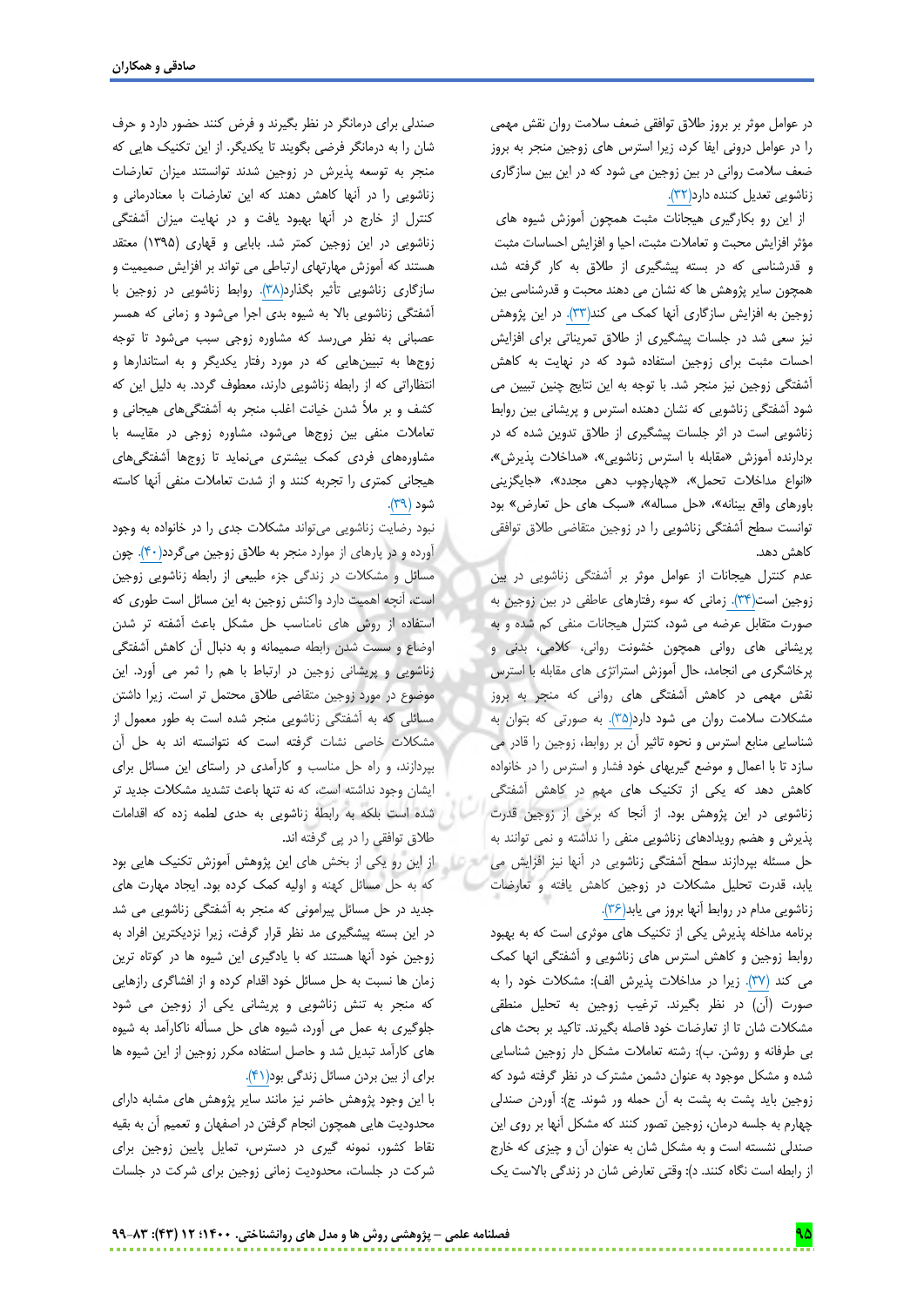بدلیل نوع طلاق (توافقی) و قابلیت تعمیم بسته به سایر زوجین متقاضی طالق بوده است. از جمله محدودیت های این پژوهش محدودیت در مقایسه با بسته های پیشگیری از طالق مشابه هستند، که بر این اساس پیشنهاد می شود در پژوهش های آتی بسته های تدوین شده با سایر بسته های همتا مقایسه شوند. این مطالعه مقطعی بود و این موضوع به عنوان یکی از محدودیت های پژوهش حاضر به دلیل مدت زمان انجام رساله دکترا بود که پیشنهاد می شود پژوهشگران و مشاورین زوج درمانی و پیگشری از طالق، مطالعات طولی را در این خصوص داشته باشند.

افزون بر این با توجه به یافته های این پژوهش پیشنهاد می گردد. این بسته آموزشی برای تمامی زوجین پیش از ازدواج الزامی شود. در

#### **نتیجهگیری**

در پایان با توجه به یافته های تحقیق حاضر می توان نتیجه گیری کرد بسته پیشگیری از طالق بر کاهش آشفتگی زناشویی زوجین متقاضی طالق توافقی تاثیر دارد.

## **مالحظات اخالقی**

**پیروی از اصول اخالق پژوهش**

در مطالعه حاضر فرمهای رضایت نامه آگاهانه توسط تمامی آزمودنی- ها تکمیل شد.

https://ssrn.com/abstract=3658260 or http://dx.doi.org/10.2139/ssrn.365826  $\theta$ 

- 5. Janjani, P., Momeni, K., Amiri, N., Simonelli, A., & Moradi, A. (2018). A Systematic Review of Studies on Marital Distress The dominance positivism and the absence of gender-related problems. Women's Studies Sociological and Psychological, 16(4), 149-194. https://doi:10.22051/jwsps.2019.2188 6.1809
- 6. Kiecolt-Glaser, J. K., Wilson, S. J., Bailey, M. L., Andridge, R., Peng, J., Jaremka, L. M., . . . Belury, M. A. (2018). Marital distress, depression, and a leaky gut: translocation of bacterial endotoxin as a pathway to inflammation. Psychoneuroendocrinology, 98, 52-60. https://doi:10.1016/j.psyneuen.2018.0 8.007. Epub 2018 Aug 4.
- 7. Keyt, A. (2003). The Seven Principles for Making Marriage Work. Family Business Review, 16(2), 151. https://en.wikipedia.org/wiki/The\_Sev en Principles for Making Marriage Wo rk

پژوهش های بعدی تاثیر این مداخله در قالب طرح های پژوهشی با روش های نمونه گیری تصادفی با حجم نمونه بیشتر در جامعه های پژوهشی دیگری بررسی شود. همچنین تاثیر این مداخله به صورت مقایسه ای با سایر مداخله های ویژه زوج ها مورد ارزیابی قرار گیرد. به مراکز درمانی، مشاوره ای، بهزیستی، دادگستری و سایر نهادهای کالن تصمیم گیرنده در ارتباط با زوج های در معرض طالق که متقبل هزینه های بسیاری در سطوح فردی اجتماعی می باشند، می توان پیشنهاد داد که از یافته های به دست آمده جهت کاهش آمار طالق بویژه طالق های توافقی استفاده کنند.

#### **حامی مالی**

هزینههای مطالعه حاضر توسط نویسندگان مقاله تامین شد.

#### **مشارکت نویسندگان**

نویسندگان مشارکت کننده در نگارش مقاله: مصطفی مظاهری، مسعود صادقی، کورش گودرزی

## **تعارض منافع**

بنابر اظهار نویسندگان مقاله حاضر فاقد هرگونه تعارض منافع بوده است.

#### **References**

- 1. Greenwood, J., Guner, N., Kocharkov, G., & Santos, C. (2019). Replication data for: Technology and the Changing Family: A Unified Model of Marriage, Divorce, Educational Attainment, and Married Female Labor-Force Participation. https://www.aeaweb.org/articles?id=1 0.1257/mac.20130156
- 2. Hald, G. M., Strizzi, J. M., Ciprić, A., & Sander, S. (2020). The divorce conflict scale. Journal of Divorce & Remarriage, 61(2), 83-104. https://doi.org/10.1080/10502556.20 19.1627150
- 3- Grant, A., & Satchell, S. (2019). Endogenous divorce risk and investment. Journal of Population Economics, 32(3), 845-876. https://doi:10.1007/s00148-018-0719- 7
- 4. Hoehn-Velasco, Lauren and Penglase, Jacob, Does Unilateral Divorce Impact Women's Labor Supply? Evidence from Mexico (July 22, 2020). Available at SSRN: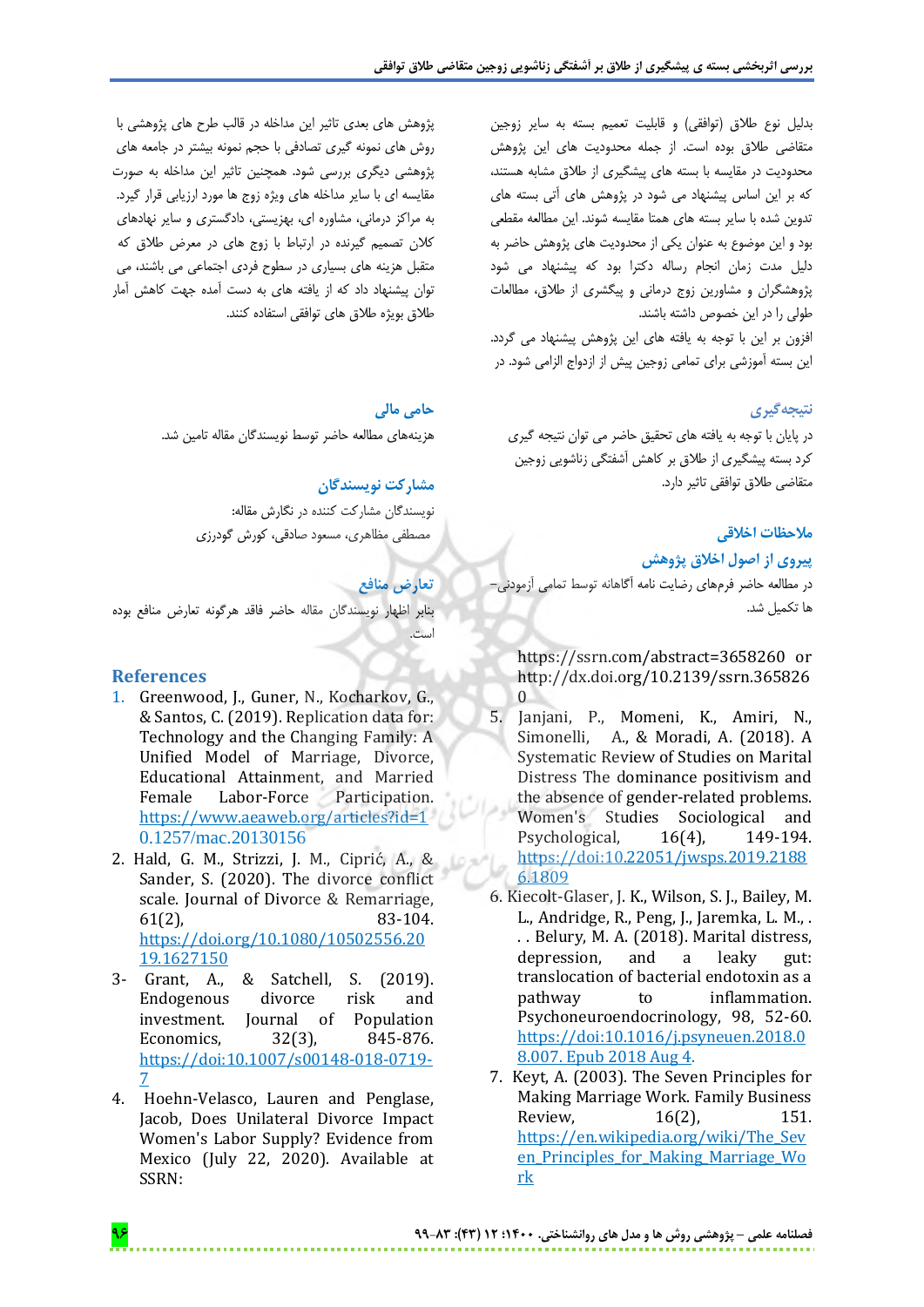8. Whisman, M. A., Salinger, J. M., Labrecque, L. T., Gilmour, A. L., & Snyder, D. K. (2020). Couples in arms: Marital distress, psychopathology, and suicidal ideation in active-duty Army personnel. Journal of abnormal psychology, 129(3), 248.

https://doi.org/10.1037/abn0000492

- 9. Weiss, R., & Heyman, R. (1997). A clinicalresearch overview of couples interactions. https://www.semanticscholar.org/pape r/A-clinical-research-overview-ofcouplesweissHeyman/46d24d4c18d8ac 81e199349de42ef8a5ba57af16
- 10. Halford, W. K., & Pepping, C. A. (2017). An ecological model of mediators of change in couple relationship education. Current opinion in psychology, 13, 39- 43.

https://doi:10.1016/j.copsyc.2016.04.0 07

- 11. Thomas, M. (2019). Counseling the Executive Couple: A Modified Approach to Marital Therapy for Professionals Experiencing Relationship Distress: Widener University. https://0searchproquestcom.libcat.wid ener.edu/pqdt/docview/2234477615/ B077FDBDF253458DPQ/1?accountid=2 9103
- 12. Sembi, S. (2018). Structured Telephone Peer-Support for Women Experiencing Postnatal Depression: A Pilot RCT to Test its Clinical Effectiveness. https://www.semanticscholar.org/pape r/Mums4Mums-%3A-structuredtelephone-peer-support-for-%3A-وحراله Sembi/4331ed057037ae67d21fbbaab0 bf2b9e773243c4
- 13. South, S. C., Krueger, R. F., & Iacono, W. G. (2011). Understanding general and specific connections between psychopathology and marital distress: a model based approach. Journal of abnormal psychology, 120(4), 935. https://doi.org/10.1037/a0025417
- 14. Markman, H. J., Rhoades, G. K., Stanley, S. M., Ragan, E. P., & Whitton, S. W. (2010). The premarital communication roots of marital distress and divorce: the first five years of marriage. Journal of family psychology, 24(3), 289. https:// doi: 10.1037/a0019481
- 15. Whisman, M. A., Uebelacker, L. A., & Settles, T. D. (2010). Marital distress and the metabolic syndrome: Linking social functioning with physical health. Journal of family psychology, 24(3), 367. https://doi.org/10.1037/a0019547
- 16. Jaremka, L. M., Glaser, R., Malarkey, W. B., & Kiecolt-Glaser, J. K. (2013). Marital distress prospectively predicts poorer cellular immune function. Psychoneuroendocrinology, 38(11), 2713-2719. https//doi:10.1016/j.psyneuen.2013.06

.031

- 17. Ariplackal, R., & George, T. S. (2015). Psychological components for marital distress and divorce in newlywed Indian couples. Journal of Divorce & Remarriage, 56(1), 1-24. https://doi.org/10.1080/10502556.20 14.972210
- 18. Bahrami, F., Ahmadi, F., Gudarzi, K., & Asgari, M. (2019). Investigation into the effectiveness of Acceptance based integrative therapy on marital compatibility and hope in couples diagnosed with Obsessive–compulsive personality disorder (OCPD). Jundishapur Scientific Medical Journal, 18(1), 1-11. htpps://doi:10.22118/jsmj.2019.17270 3.1599
- 19. Kargar, M., Kimiaee, S. A., & Mashhadi, A. (2014). The Effectiveness of Group Couple Therapy based on Self-Regulated on Emotional Abuse and Martial Distress. Family Counseling and Psychotherapy, 4(2), 269-297. htpps//doi:20.1001.1.22516654.1393.4 .2.4.5
- 20. Lebow, J. L., Chambers, A. L., Christensen, A., & Johnson, S. M. (2012). Research on the treatment of couple distress. Journal of marital and family therapy, 38(1), 145-168. https://doi.org/10.1111/j.17520606.20 11.00249.x
- 21. Hahlweg, K., & Richter, D. (2010). Prevention of marital instability and distress. Results of an 11-year longitudinal follow-up study. Behaviour research and therapy, 48(5), 377-383. https:// doi10.1016/j.brat.2009.12.010

**97 فصلنامه علمی – پژوهشی روش ها و مدل های روانشناختی. 1400؛ 12 )43(: 99-83**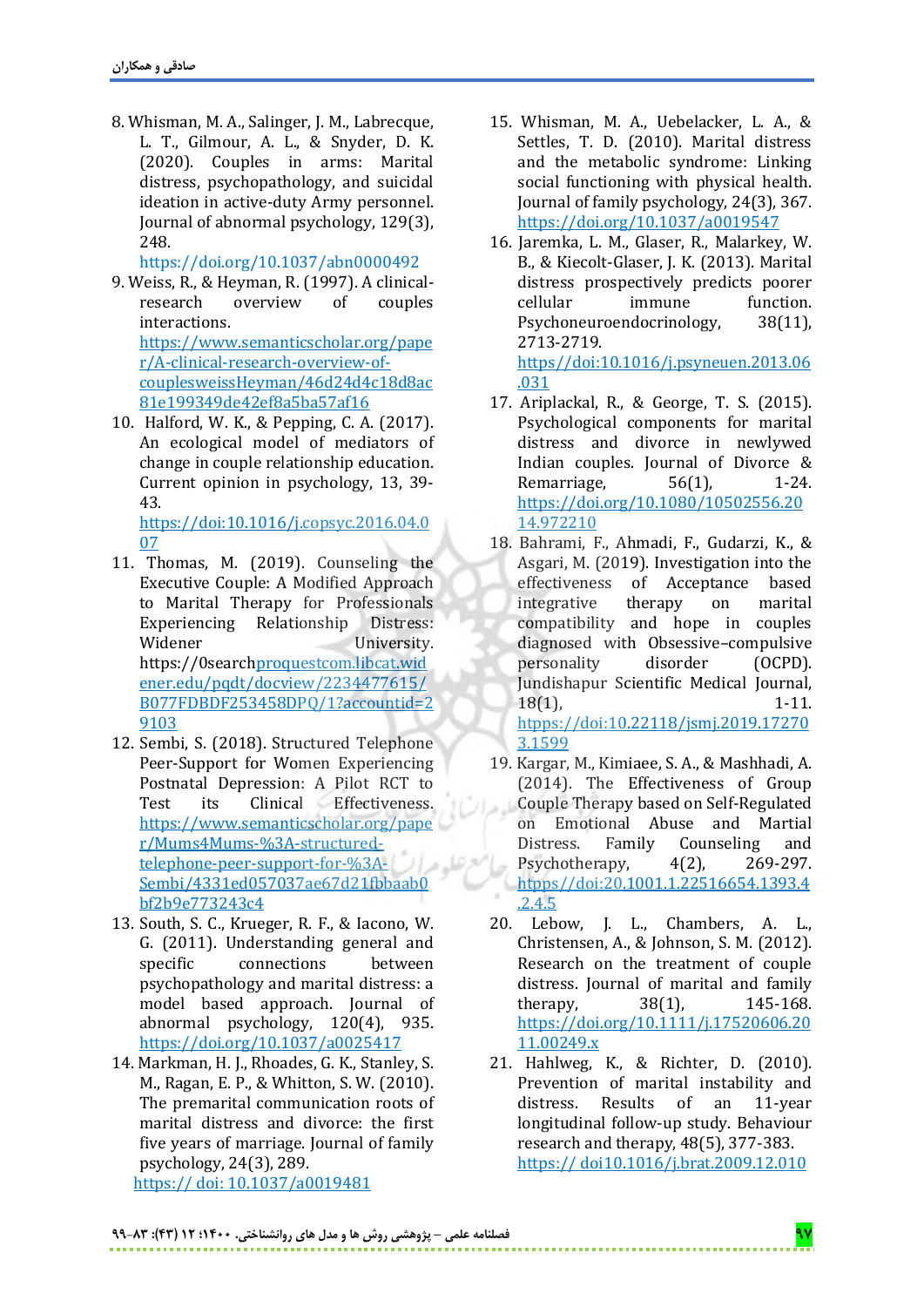- 22. Wijnberg-Williams, B., Wiel, H. V. D. v. d., Kamps, W., & Hoekstra-Weebers, J. (2015). Effects of communication styles on marital satisfaction and distress of parents of pediatric cancer patients: a prospective longitudinal study. Psycho Oncology, 24, 106 - 112. https:// doi: 10.1002/pon.3617
- 23. Khaki, A., Farahbakhsh, K., Motamedi, A., Esmaeili, M., & Salimi, B. H. (2017). Develop a multi-dimensional model of couple therapy ecological crisis intervention centers consultants Welfare Organization (qualitative study focusing on reducing the desire to divorce and marital conflict). https://www.sid.ir/en/journal/ViewPa per.aspx?id=606305
- 24. Nartey, N. E. (2018). The Problem of Divorce and the Role of Pastoral Care and Counselling in the Ghana Armed Forces. University of Ghana https://ugspace.ug.edu.gh
- 25. Behrad Far, R., Jazayeri, R. S., Bahrami, F., Abedi, M. R., Etemadi, O., & Fatemi, S. M. (2017). Assessment and Clinical Diagnosis in Couple Therapy; Revision and Scrutiny for Psychometrics of the Screening Scale for Marital and Relationship Discord (SSMRD). Journal of Family Research, 12(3), 413-435. https://www.sid.ir/fa/JOURNAL/ViewP aper.aspx?id=278409
- 26. Amani, A., Isanejad, O., & Alipour, E. (2018). Effectiveness of acceptance and commitment group therapy on marital distress, marital conflict and optimism in married women visited the counseling center of Imam Khomeini Relief Foundation in Kermanshah. Shenakht J Psychol Psychiatry, 5, 42-64.: http://shenakht.muk.ac.ir/article-1-

425-en.html

- 27. Maleki, N., Madahi, M. E., Mohammadkhani, S., & Khala'tbari, J. (2017). The effectiveness of Cognitive Behavioral Couple Therapy on Psychological Well Being, Marital Intimacy, and Life Quality of Chaotic Couples. Iranian journal of educational sociology, 1(4), 23-33. URL: https://iase-idje.ir/article-1-83-en.html
- 28. Baruch, D. E., Kanter, J. W., Busch, A. M., & Juskiewicz, K. L. (2009). Enhancing

the therapy relationship in Acceptance and Commitment Therapy for psychotic symptoms. Clinical Case Studies, 8(3) , 241-257.

http://www.functionalanalyticpsychoth erapy.com

29. Siegel, A., Bachem, R., Levin, Y., Zhou, X., & Solomon, Z. (2019). Long-Term Trajectories of Marital Adjustment in Israeli Couples Over Decades: Does Gender Matter? Journal of Adult Development, 1-16 https://doi:10.1007/s10804-019-

09338-9

- 30. Zhou, N., & Buehler, C. (2019). Marital hostility and early adolescents' adjustment: The role of cooperative marital conflict. The Journal of Early Adolescence, 39(1), 5-27. https://doi.org/10.1177/02724316177 25193
- 31.Zemp, M., Johnson, M. D., & Bodenmann, G. (2018). Within-Family Processes: Interparental and Coparenting Conflict and Child Adjustment. Journal of family psychology, 32, 29Y 309. https://doi.org/10.1037/fam0000368
- 32. Li, X., Wang, K., Huo, Y., & Zhou, M. (2019). The effect of infertility‐related stress on Chinese infertile females' mental health: The moderating role of marital adjustment. PsyCh journal, 8(2), 232-239.

## https://doi: 10.1002/pchj.255

- 33. Chaves, C., Canavarro, M. C., & Moura‐ Ramos, M. (2019). The role of dyadic coping on the marital and emotional adjustment of couples with infertility. Family process, 58(2), 509-523. https:// doi: 10.1111/famp.12364
- 34. Liu, S., Wang, Z., Lu, S., & Shi, J. (2019). Dyadic Analysis of Childhood Emotional Maltreatment and Marital Satisfaction During the Transition to Parenthood: The Mediating Effects of Emotion Regulation Strategies and Psychological Distress. Journal of Aggression, Maltreatment & Trauma, 28, 1216 - 1231.

https://doi.org/10.1080/10926771.20 18.1466381

35. Hasan, A. A., & Tumah, H. (2019). The correlation between occupational stress, coping strategies, and the levels